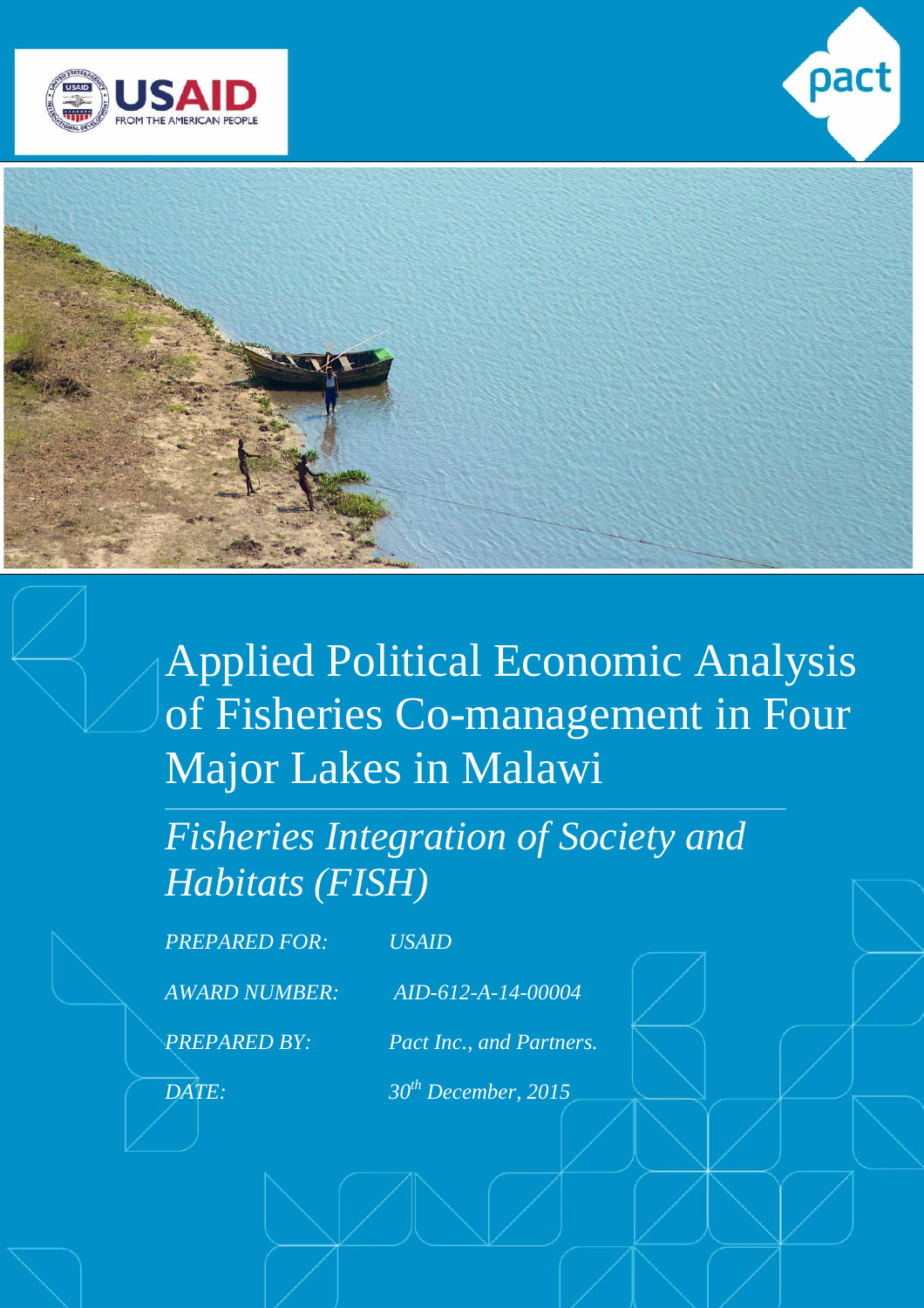

**Cover Page Photograph:** Fishers Beach Seining in Lake Malombe, Malawi

## **ACKNOWLEDGEMENTS**

This report was compiled by David Bonnardeaux, Natural Resource Management Senior Advisor, Pact [\(dbonnardeaux@pactworld.org,](mailto:dbonnardeaux@pactworld.org) +1-202-466-5666). The on-the-ground research for this APEA was carried out from April to July 2015 by a team of four researchers, including Pact headquarters and FISH staff. The process was led by Dr. Dick Kachilonda, Governance and Capacity Development Specialist based in Mangochi, with support from David Bonnardeaux, Stanley Mvula (CEPA), and Richard Kachala (CISER). We are indebted to them for the ground work that led to this report and to the many participating parties who contributed through key informant interviews, focus group discussions, and provision of secondary sources.

## **CITATION**

FISH (2015), Applied Political Economic Analysis (APEA) of Fisheries Co-management of Four Major Lakes in Malawi. USAID/FISH Project, Pact Publication, Lilongwe, Malawi: 35p.

## **DISCLAIMER:**

Prepared under USAID Cooperative Agreement No. AID-612-A-14-00004, awarded on September 9, 2014, entitled Malawi Fisheries Integration for Society and Habitat (FISH) Project.

This report is made possible by the generous support of the American People through the U.S. Agency for International Development (USAID). The contents are the sole responsibility of Pact, Inc. and FISH and do not necessarily reflect the views of USAID or the United States Government.

## **CONTACT ADDRESS**

Pact Malawi, 1<sup>st</sup> Floor, Amina House, P.O. Box 1013, Lilongwe, Malawi, Phone: +265-1751220; +265-1751201, e-mail: [infomw@pactworld.org](mailto:infomw@pactworld.org)

Pact Inc, 1828 L Street NW, Suite 300, Washington, DC 20036, USA.  $+1-202-466-5666$ .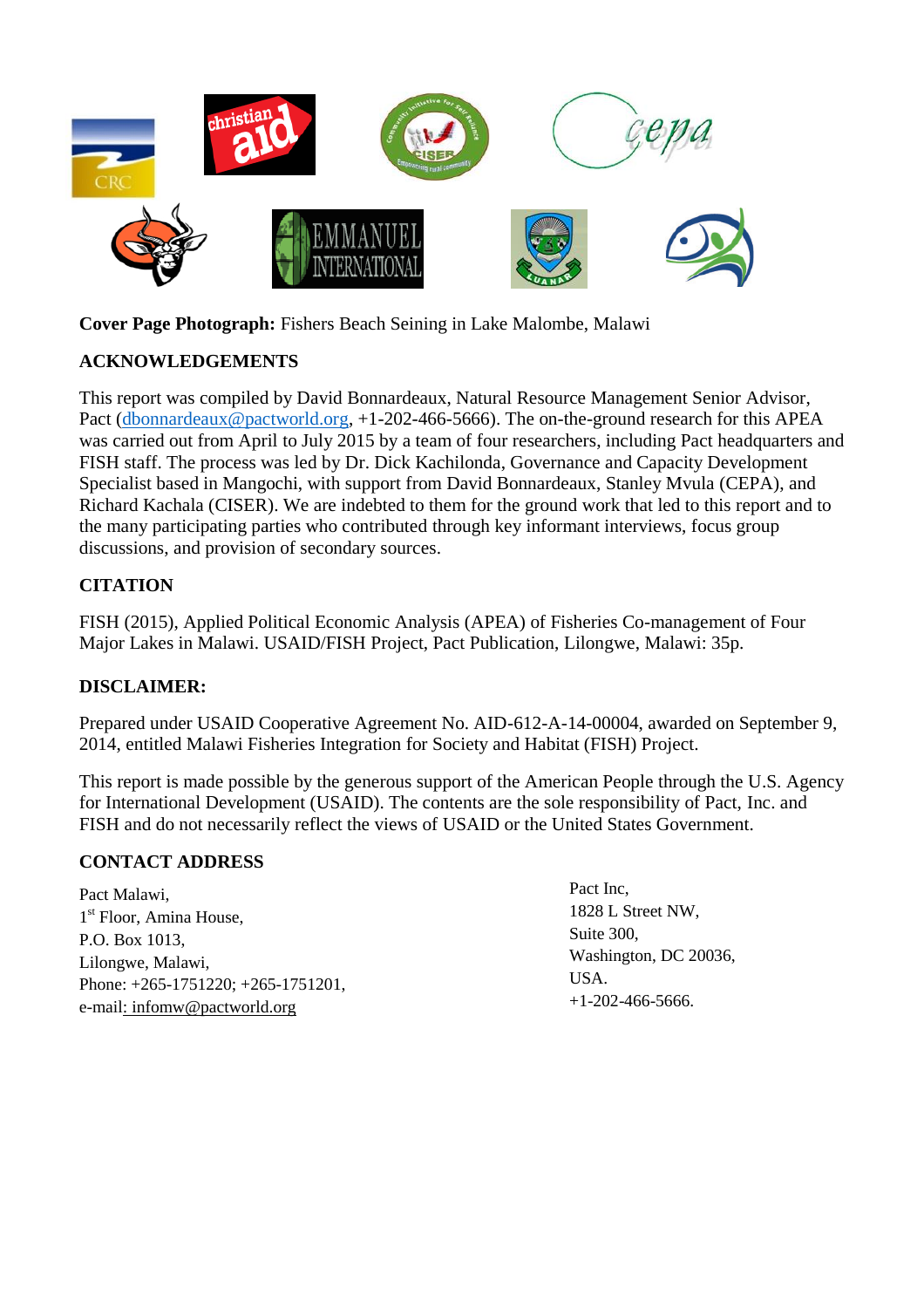# **Contents**

| Annex 1: Semi-Structured Interview Guide for Government Respondents  24      |  |
|------------------------------------------------------------------------------|--|
| Annex 2: Semi-Structured Interview Guide for Non-Governmental Respondents 26 |  |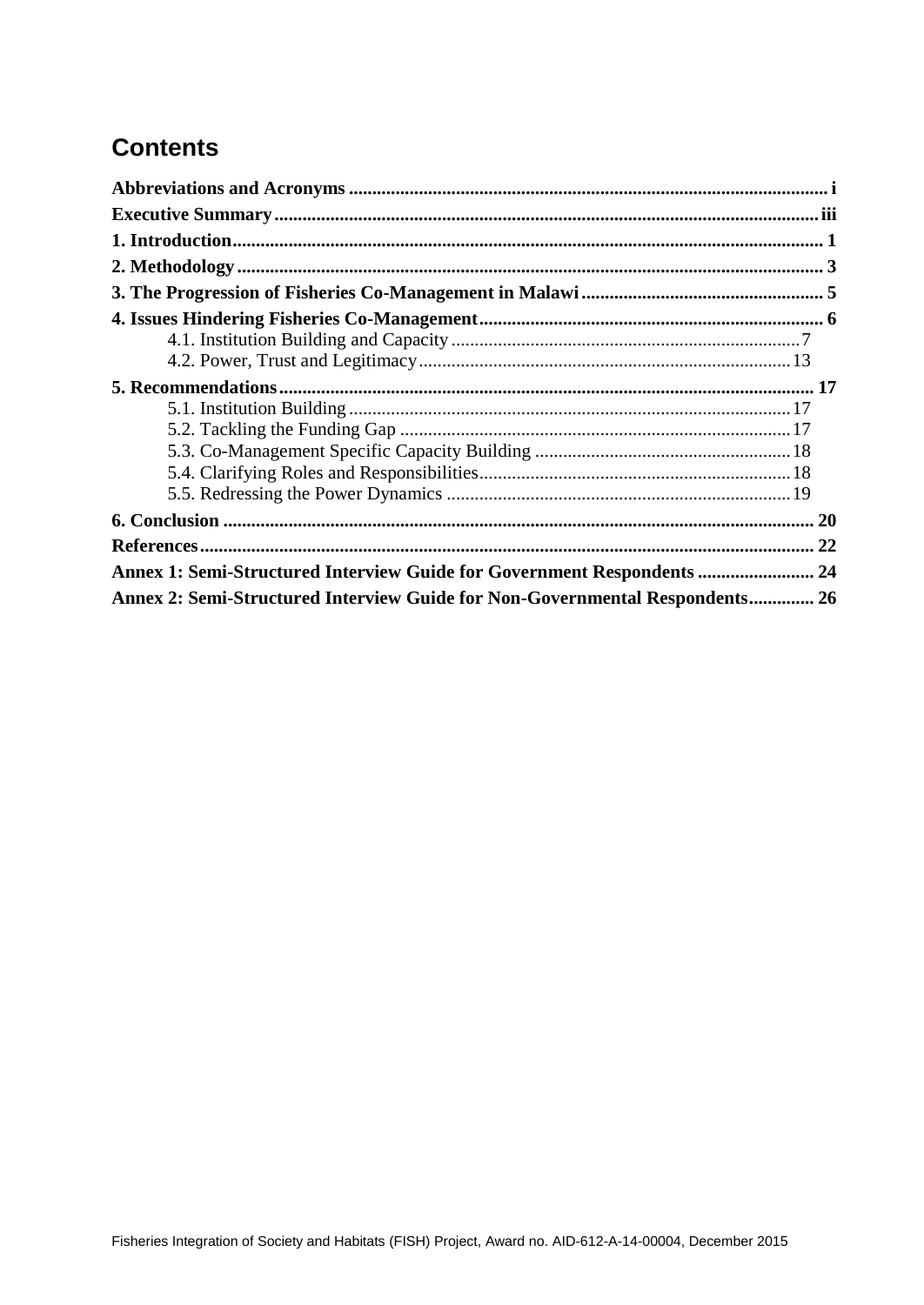# <span id="page-3-0"></span>**Abbreviations and Acronyms**

| <b>ADC</b>     | Area Development Committee                                        |
|----------------|-------------------------------------------------------------------|
| <b>ADFO</b>    | <b>Assistant District Fisheries Officer</b>                       |
| <b>AFMU</b>    | Area Fisheries Management Unit                                    |
| <b>AIDS</b>    | acquired immune deficiency syndrome                               |
| <b>APEA</b>    | applied political economy analysis                                |
| <b>BVC</b>     | <b>Beach Village Committee</b>                                    |
| CA             | Christian Aid                                                     |
| <b>CBO</b>     | community-based organization                                      |
| <b>CEPA</b>    | Centre for Environmental Policy and Advocacy                      |
| <b>CISER</b>   | Community Initiative for Self-Reliance                            |
| <b>COMPASS</b> | <b>Community Partnerships for Sustainable Resource Management</b> |
| <b>DFO</b>     | <b>District Fisheries Office</b>                                  |
| <b>DOF</b>     | Department of Fisheries                                           |
| <b>ETOA</b>    | <b>Environmental Threats and Opportunities Assessment</b>         |
| EI             | <b>Emmanuel International</b>                                     |
| <b>FA</b>      | fisheries association                                             |
| <b>FGD</b>     | focus group discussion                                            |
| <b>FISH</b>    | Fisheries Integration of Society and Habitats project             |
| <b>FSTAP</b>   | <b>Fisheries Science Technical and Advisory Panel</b>             |
| <b>GGB</b>     | <b>Good Governance Barometer</b>                                  |
| <b>GOM</b>     | Government of Malawi                                              |
| <b>GVH</b>     | Group Village Headman                                             |
| <b>HIV</b>     | human immunodeficiency virus                                      |
| KII            | key informant interview                                           |
| km             | kilometer(s)                                                      |
| <b>LGA</b>     | <b>Local Government Authority</b>                                 |
| <b>LFMA</b>    | local fisheries management authority                              |
| m              | meter(s)                                                          |
| <b>MAGFAD</b>  | Malawi-German Fisheries and Aquaculture Development               |
| <b>MCP</b>     | <b>Malawi Congress Party</b>                                      |
| Mk             | Malawian Kwacha                                                   |
| mm             | millimeters(s)                                                    |
| <b>MP</b>      | <b>Member of Parliament</b>                                       |
| <b>MSY</b>     | maximum sustainable yield                                         |
| <b>NARMAP</b>  | National Aquatic Resource Management Program                      |
| <b>NGO</b>     | nongovernmental organization                                      |
| <b>PFM</b>     | participatory fisheries management                                |
| PHE            | Population, Health, and Environment                               |
| <b>PRA</b>     | participatory rapid appraisal                                     |
| <b>SEA</b>     | Southeast Arm                                                     |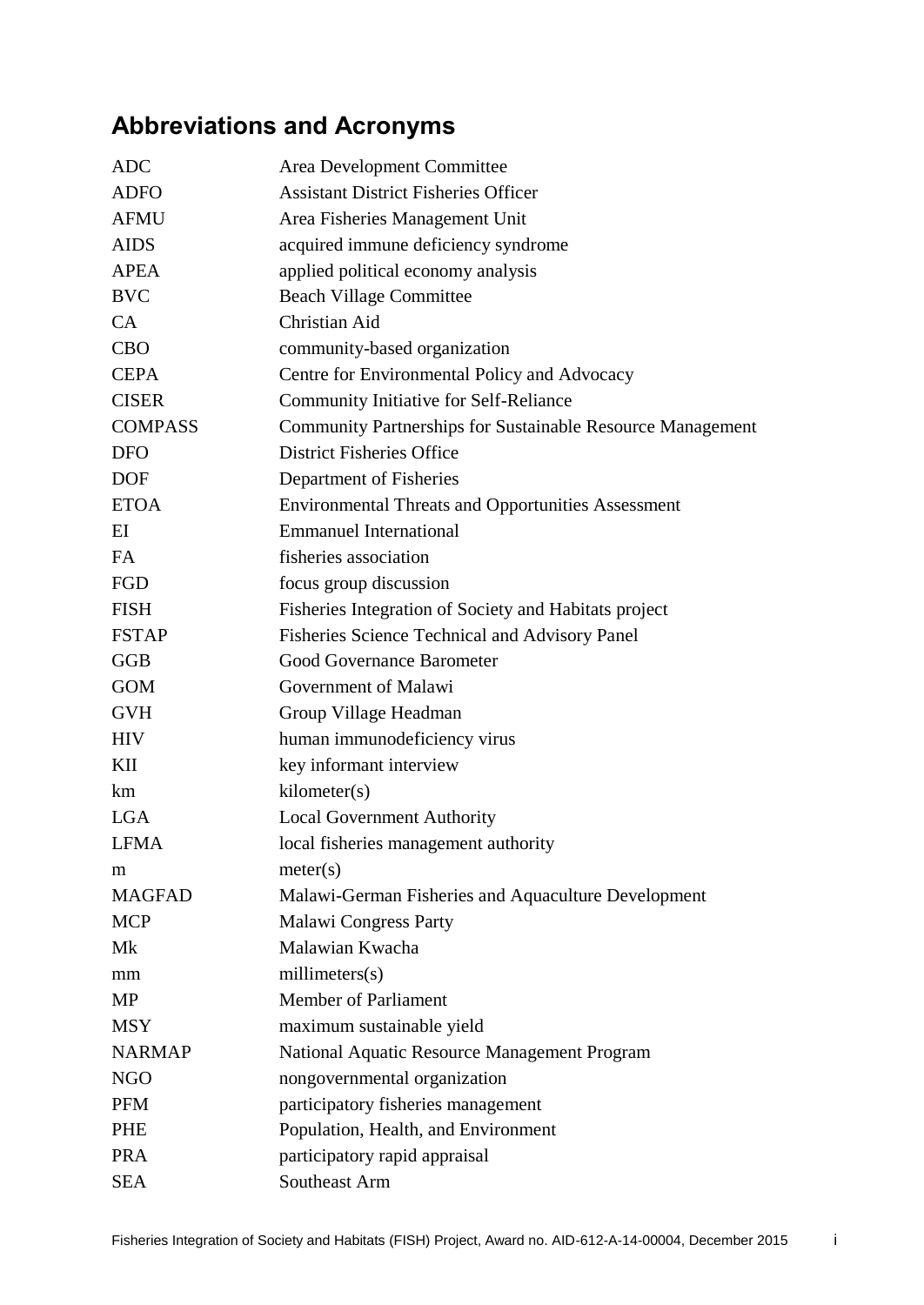| <b>TA</b>      | <b>Traditional Authority</b>                        |
|----------------|-----------------------------------------------------|
| <b>TOC</b>     | theory of change                                    |
| <b>USAID</b>   | U.S. Agency for International Development           |
| <b>USD</b>     | United States dollar                                |
| <b>URI-CRC</b> | University of Rhode Island Coastal Resources Center |
| <b>VDC</b>     | <b>Village Development Committee</b>                |
| <b>VDP</b>     | Village Development Plan                            |
| <b>VH</b>      | village headman                                     |
| <b>VNRMC</b>   | Village Natural Resource Management Committee       |
| <b>WESM</b>    | Wildlife and Environment Society of Malawi          |
|                |                                                     |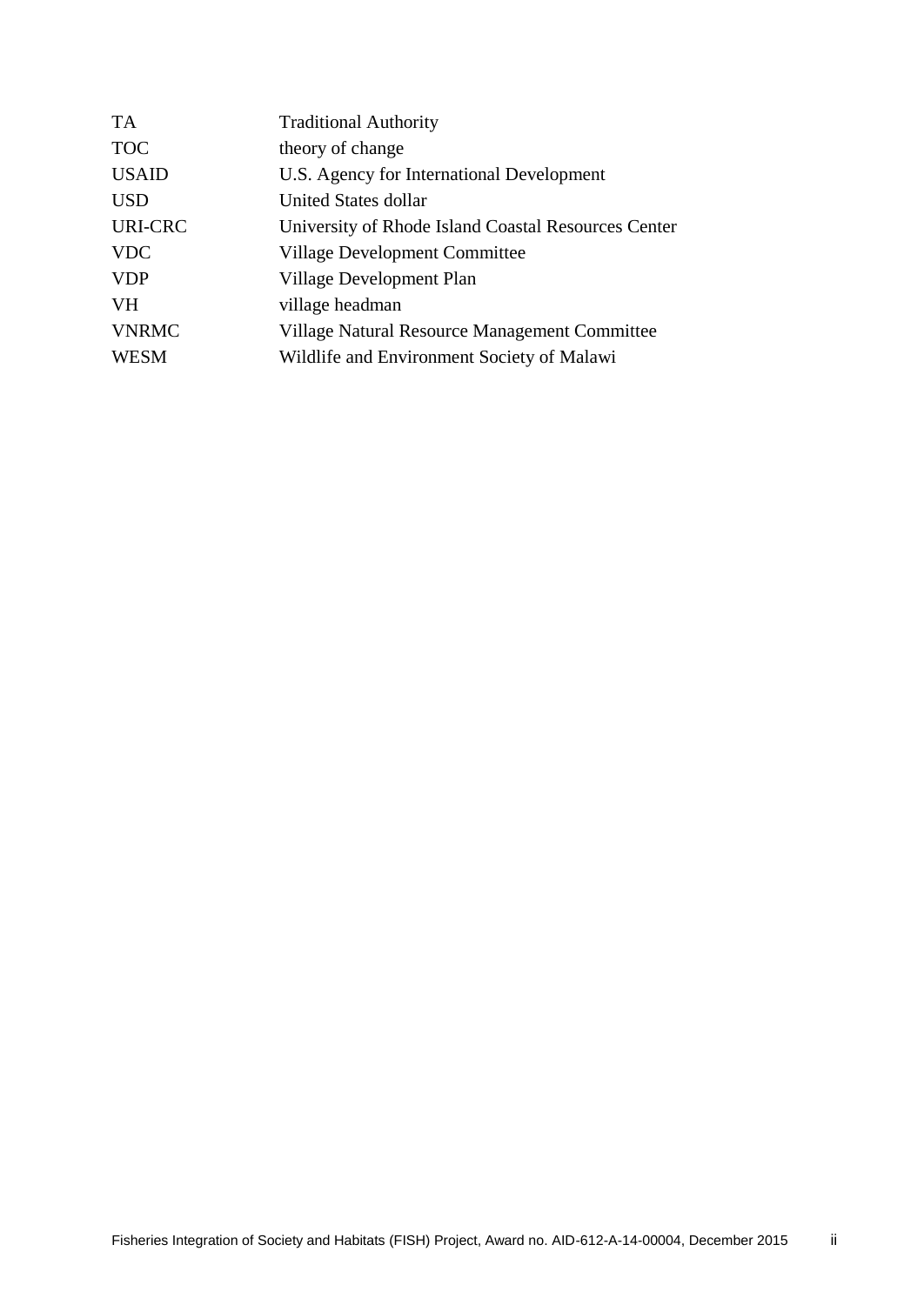# <span id="page-5-0"></span>**Executive Summary**

There have been extensive efforts over the past two decades by the Government of Malawi (GOM), local and international development partners (including donors and civil society), and communities to establish a participatory fisheries management (PFM) or "comanagement" system of governance of the fisheries resource, whereby responsibilities are shared jointly and equitably by the government and the fishing community as a possible path to sustainability. To that end, key management roles have been devolved down to the community level in the form of Beach Village Committees (BVCs) clustered under a collective sharing the same ecosystem under a fishing district, termed Fisheries Associations (FAs). These are supported by the Department of Fisheries (DOF) and a general decentralization policy empowering management by the district offices, and the area and village governments, as well as Traditional Authorities (TA). However, despite many attempts and a considerable amount of resources, the co-management model and supportive framework have not succeeded to date, leaving stakeholders disappointed and a prevailing sense of disenfranchisement affecting the effective governance of the sector.

As part of the U.S. Agency for International Development (USAID)-funded Fisheries Integration of Society and Habitats (FISH) project, Pact carried out an applied political economy analysis (APEA) of the fisheries co-management sector to better understand the implicit and explicit barriers to the effective implementation of resource governance by BVCs and FAs and draw out opportunities for future engagement.

The lack of funding―both in terms of absolute levels and continuity―was deemed as a huge impediment to effective and sustainable fisheries co-management. Participatory fisheries management (PFM) has up-until 2004 been largely donor driven. Since then, there has been a lack of funding and resources at the disposal of the District Fisheries Officer (DFO) to carry out their functions in co-management. The latter stems from inadequate individualized allocation to the fisheries sector from central government as well as via the local District Assemblies, but also to a failure to integrate fisheries in the development agenda of Local Government Authorities (LGA) and at village level. It also reflects that for the past decade there have been no District Councilors in place, and therefore no political lobby to advocate for resource allocation to fisheries and no-one to establish the legal mandate of PFM bylaws. Also, the lack of self-funding or means to raise operational funds restricts what BVCs, who are mandated to share in co-managing the fishery at the local level, can do. Perverse incentives have also been noted throughout the process of establishing co-management that have stymied actual co-management by vested interests.

The paucity of capacity, potentially a feature of lack of a PFM institutional structure and training support, was a common issue cited by key informants in BVCs and FAs that ultimately hampered community understanding and engagement in co-management of fisheries. The Local Fisheries Management Authorities (LFMA), that is the BVC and the FA need legal status to be empowered to implement fisheries regulations. This also requires training (e.g. in co-management roles and responsibilities at all levels, in fisheries laws and regulations, and in new skills required to make co-management work including leadership skills, consensus building, financial management and fundraising). Capacity was considered to be lacking for most BVC members and FA subcommittee members. Despite three to four generations of donor project support, this lack of institutional capacity was attributed to institutional memory loss due to turnover of BVC and FA members and to lack of follow-up support from DFO. Staff vacancies also affected the ability of DFO to carry out their roles and responsibilities. The lack of capacity has affected the ability of BVC and DFO staff to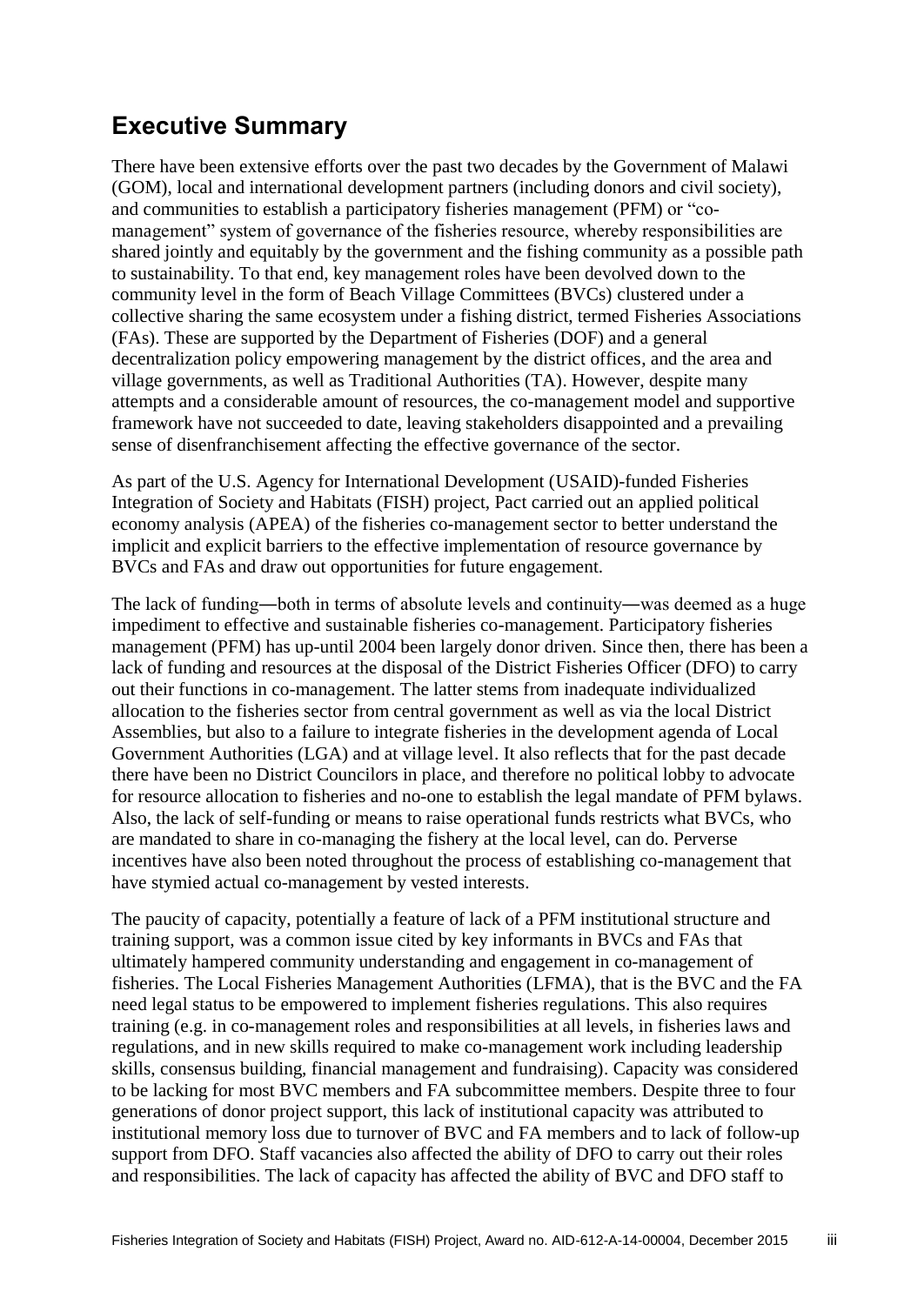carry out their co-management functions, but has also resulted in disempowerment of members and staff respectively, compounded by staff turnover and lack of clarity regarding roles and responsibilities among fisheries co-management stakeholders at all levels (e.g., failure of Village Development Committee [VDC] to integrate fisheries into Village Development Plans [VDPs]).

Due to the establishment of new local structures that are at times parallel to, but often perceived to be at loggerheads with, existing structures, the different stakeholders' roles and responsibilities vis-à-vis co-management of fisheries have been poorly articulated. The assumption was that once BVCs and FAs assumed their responsibilities (and authority) under co-management that they would be able to effectively take over and engage in fisheries management writ large. However, in reality there is a lot of uncertainty on the ground regarding the roles of the different stakeholders in fisheries co-management, much stemming from the interpretation of the Fisheries Policy and Act, particularly regarding empowerment to enforce the law and authority to collect fines/penalties and levying permit fees. This uncertainty can be partially explained by the lack of general understanding of the comanagement policies as per the Fisheries Policy and the Fisheries Conservation Management Act. However, the local bylaws, which could help to operationalize the rules and regulations on the ground, have not been signed due to the 10-year delay in elections for District Councilors to the District Assembly (who have the responsibility to sign and enact these bylaws). Nevertheless, these District Councilors are now in place and provide the opportunity to revitalize the co-management framework.

Ultimately, the power dynamics between the DFO, traditional leaders, and BVCs has obstructed the effective implementation of fisheries co-management. In general, fishers from the communities expressed frustration that during the formulation of co-management policies and formation of BVCs, the communities were not properly consulted and provided with the rationale for the establishment of these local governance structures in the first place. During the establishment of BVC sub-committees in L. Malombe and Upper Shire River it is alleged the DoF handpicked BVC members who were deemed to espouse the right fisheries conservation values, rather than be fully democratically representative of the fishing community including those engaged in unsustainable fishing practices. This has served to dilute the legitimacy of the BVCs, even though there have been efforts to rectify the situation. And as a result, the fishing community often does not feel they are being well represented by the BVCs in the co-management agenda.

Traditional leaders, feeling the BVCs were usurping their power and influence, have in many cases co-opted the sub-committees, putting in place individuals that will do their bidding, making them essentially accountable to them. However, there is also the perception that the BVCs are an extension of both the DFO and of the donor projects and were seen as there simply for capturing all the financial and technical benefits from projects. This eroded the legitimacy of the BVCs and their ability to ultimately be accountable to the fishing community at large. In some cases, TAs felt they wielded less power due to the advent of the BVCs and unclear roles. But, in general the TAs still have a lot of influence in the community, and, where their engagement has been linked to the BVC, they have championed some success (e.g., Lake Chiuta). As such, any co-management framework has to take heed of the vested interests of this influential stakeholder, as well as bring illegal fishers (another vested interest) into the fold.

Specific discrete recommendations are outlined that can serve to re-incentivize certain stakeholders to change their unsustainable practices, for example, or to provide a means to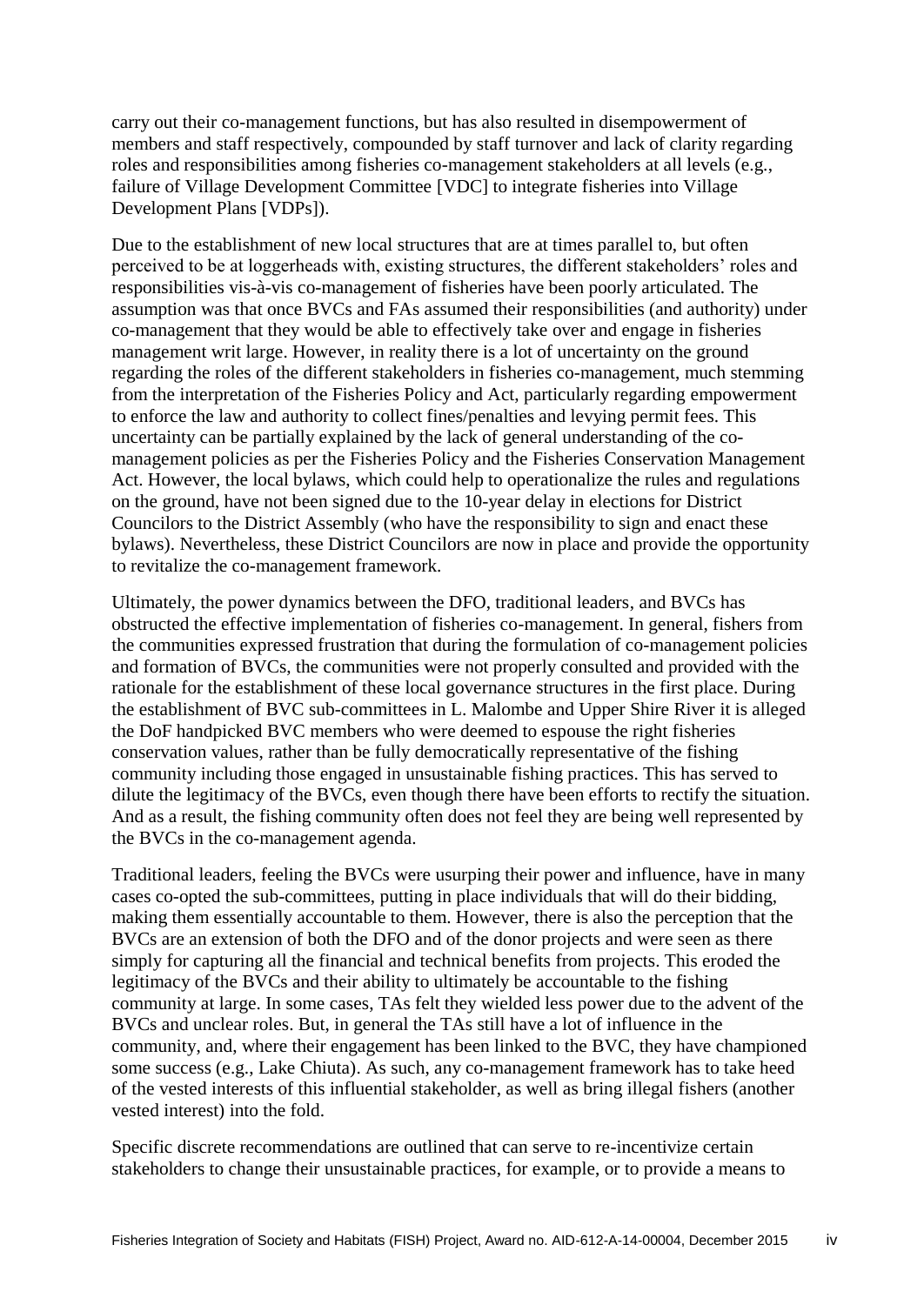overcome the obstacles to effective governance through co-management. The APEA (coupled with the Global Governance Barometer [GGB] already carried out) serves FISH essentially with a "baseline" from which to gauge if the project is effectively realigning interests amongst these vested powers as the project progresses. However, it provides more texture to this baseline and identifies specific touchpoints for the project to make incisive inroads into the oft-cited intractable fisheries co-management sector of Malawi.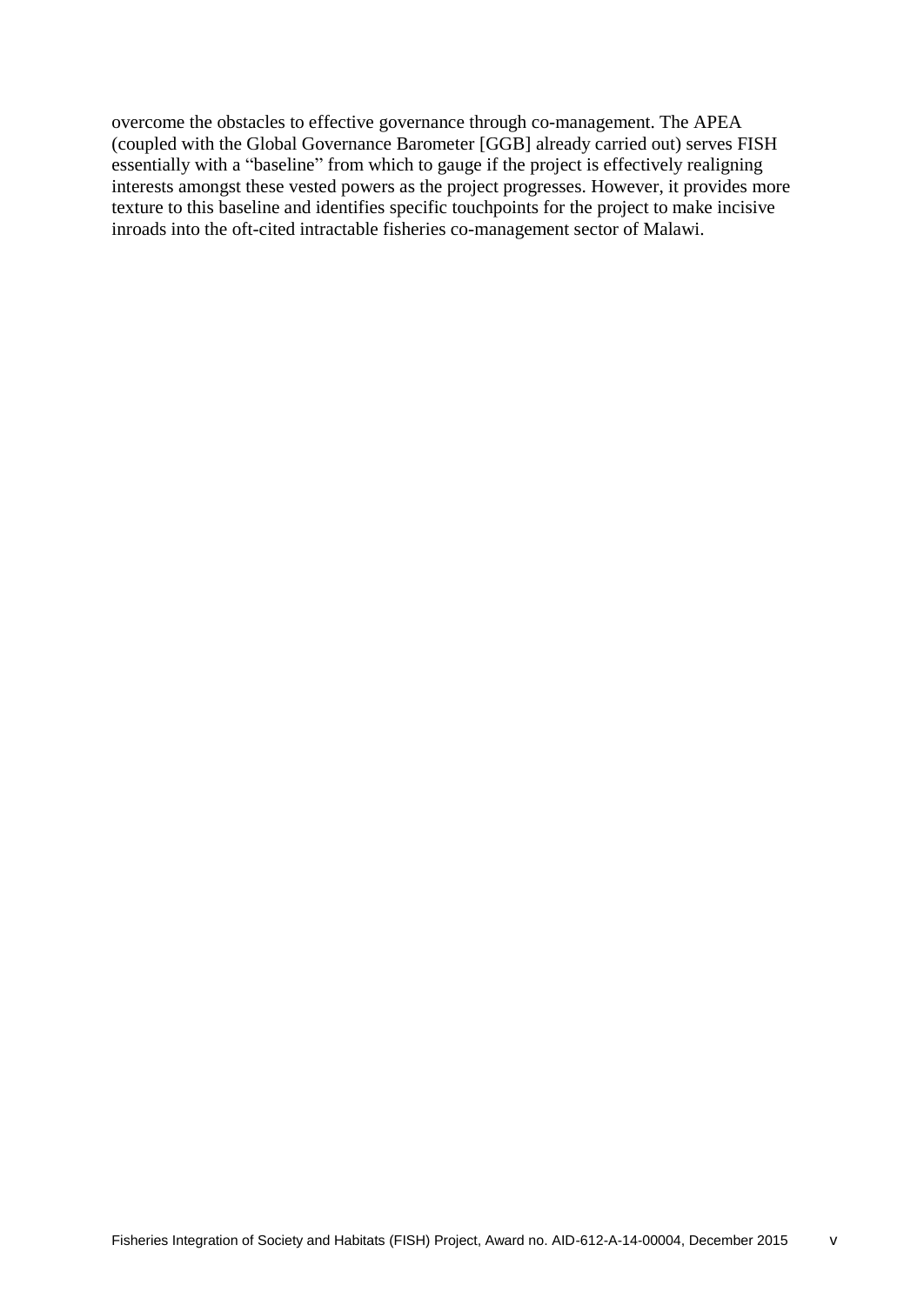## <span id="page-8-0"></span>**1. Introduction**

1

Malawi's freshwater ecosystems are under considerable stress due to pressure arising from a demand for resources from an ever growing population and a regulatory framework that largely allows for open access to fish and to the unsustainable use of natural resources in the catchments which is having adverse downstream consequences for the fishery. There have been efforts over the past two decades by the Government of Malawi (GOM), local and international development partners (including donors and civil society), and communities to establish a participatory fisheries management (PFM) or "co-management" system of governance of the fisheries resource, whereby responsibilities are shared equitably and jointly by the government and the fishing community as a possible path to sustainability. To that end, key management roles have been devolved down to the community level in the form of Beach Village Committees (BVCs) that are at ecosystem level, clustered under fisheries associations (FAs), supported by a general decentralization policy empowering comanagement by the Local Government Authorities (LGAs) from district, area, and village governments and centrally by the offices of the Department of Fisheries (DOF). The decentralized local government structures are made up of Area Development Committees (ADCs) and Village Development Committees (VDCs) where development planning takes place; however, these are often superimposed, parallel structures, to the long established Traditional Authorities (TAs) that have their own enforcement roles in fisheries. However, despite many attempts and a considerable amount of resources, the co-management model and supportive framework have not succeeded to date, leaving stakeholders disappointed and a prevailing sense of disenfranchisement affecting the effective governance of the sector. Consequently, the U.S. Agency for International Development (USAID)-funded Fisheries Integration of Society and Habitats (FISH) project endeavors, among other things, to set fisheries governance and management of supporting habitats on the right path.

Under FISH, Pact (in partnership with a core implementing consortium made up of the University of Rhode Island's Coastal Resource Center [URI-CRC], Christian Aid [CA], and local implementing partners<sup>1</sup>) seeks to establish participatory, collaborative, and adaptive systems and processes to enable lasting change in the co-management of Malawi's fisheries. The general theory of change (TOC) driving the FISH project is:

*If* decisions around fisheries management are based on shared, evidence-based objectives and learning, are grounded in inclusive and effective ecosystem-scaled governance structures, and strengthen the assets of communities, *then* Malawi's complex and diverse freshwater lake ecosystems can be sustained.

Ultimately, the TOC and conceptual framework of the FISH project is predicated on elevating to ecosystem level effective and inclusive co-governance structures to drive individual and institutional change (supported by evidence-based science and research to inform decision-making). But, how will FISH prevail where so many have faltered in the past? How can the stakeholders be encouraged to halt the unsustainable and illegal catch of fish from Malawi's lakes? Some will posit that allowing market forces to arrive at the optimal use of scarce fish resources is one solution. And, to do so requires focusing on technical knowledge and capacity building of the stakeholders. However, as a fish species becomes scarce, prices increase and there is increased effort as the economic gains are greater, despite

<sup>&</sup>lt;sup>1</sup> Local implementing organizations include Community Initiative for Self-Reliance (CISER), Centre for Environmental Policy and Advocacy (CEPA), Wildlife and Environmental Society of Malawi (WESM), and Emmanuel International (EI).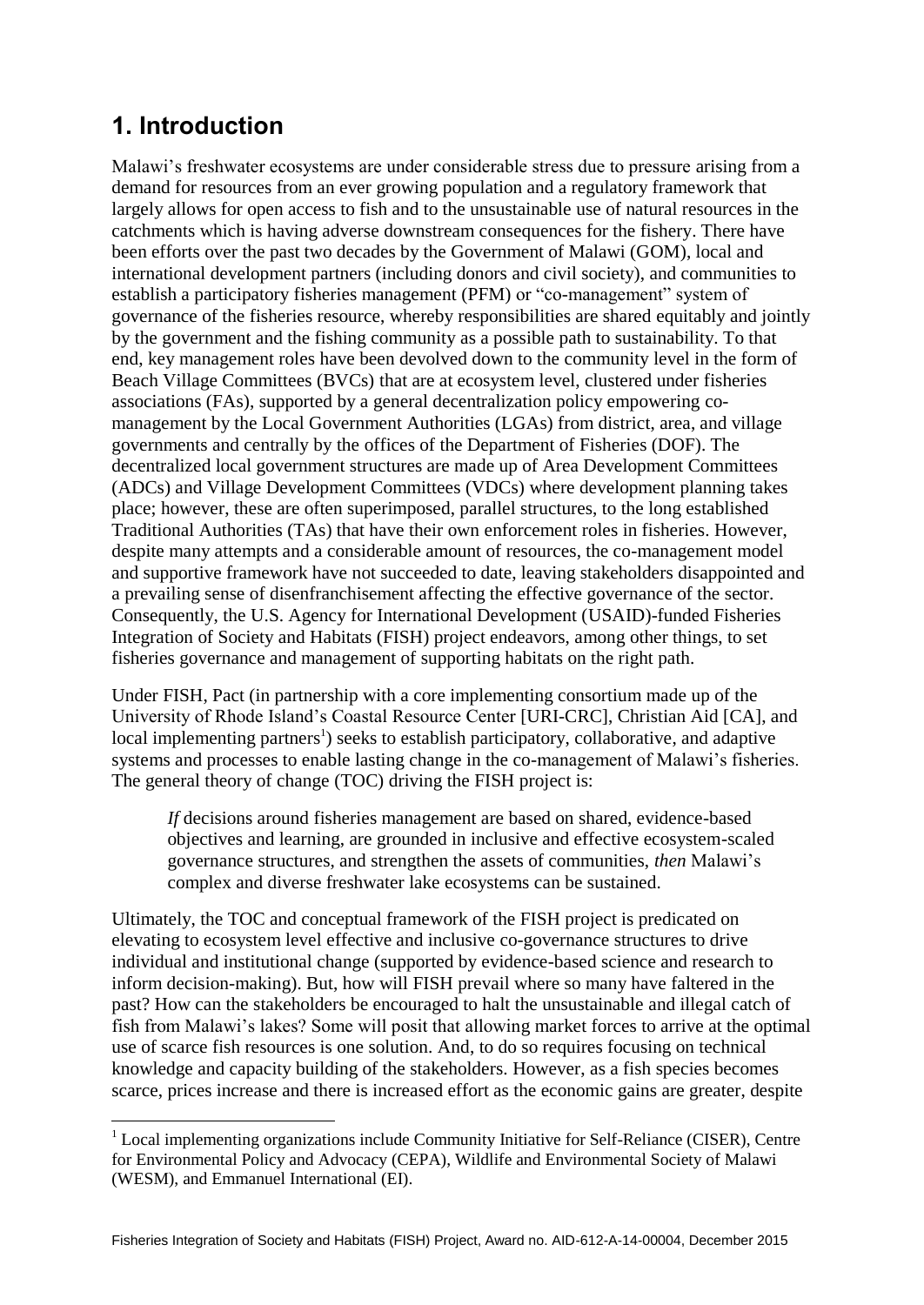a lower catch. But, there is a growing body of evidence that demonstrates that development challenges are rooted in deeply entrenched power structures, and bureaucratic norms shaped by political dynamics (Unsworth et al. 2013). And as such, there is a need to shift to more politically informed approaches to effect increased positive impact. This is important given the context in which PFM or co-management was established in Malawi.

Malawi has been engaged in a general decentralization process for decades, starting with *devolution* during the colonial era, then a phase of *de-concentration* during the single party rule of the Malawi Congress Party (MCP), and more recently *devolution* since the ushering in of a democratic government – the United Democratic Front (UDF) – in 1994 (Tambulasi & Kayuni, 2007). Malawi adopted the formal Decentralization Policy in 1998, providing for the establishment of local governments to frame the devolution of formal powers and downward accountability to the local district level (i.e., the District Assemblies) and placing the development agenda as bottom-up, village driven. But, as Larson (2003, referred in Ribot, 2004) postulates, it is unlikely that these two factors alone would necessarily lead to good management decisions, as evidenced by the subsequent decline in some fish stocks in Malawi's lakes at present (e.g., Chambo in Lake Malawi and Lake Malombe). She points to other factors that can have a bearing on the outcome of decentralization processes and must therefore be taken into consideration, including "power relations among local actors [i.e., among various elite and marginal groups], the overall structure of incentives regarding the resource in question [prices, values, regulatory arrangements], environmental and social ideology [beliefs that shape how resources are valued and used], and local government capacity [its ability to assess and respond to local needs]" (Larson, 2003, referred in Ribot, 2004). Coupled with this, there must be consideration for the degree of dis-incentives (i.e., the fear of the sanctions that the law will impose for disrespecting the rule of law), and the ability of the co-management institutions to assume the respect, power and devolved authority to effectively enforce the law and dispense justice, whereby the penalties outweigh the benefits to be gained by breaking the law. And, all this must have political support from both the local and the highest level.

The move to co-management of fisheries in Malawi during the 1990s has pushed local stakeholders to forge new relationships and embrace and lead the development of new institutional structures and policies. In order to facilitate such change, there is a need to have a sophisticated understanding of local governance systems and frameworks and the overarching enabling environment that determines the behavior of the key stakeholders. In essence, there is a need to focus on the intersection of economic and political forces within the fisheries sector, namely the *political economy*. Power relations, incentive structures, social ideology and beliefs; these are factors that form the core of political economy thinking; of understanding the explicit legal, policy and financial incentives and the implicit and unwritten norms, values and interests that influence the decisions of actors (Pact 2014). As Song & Chuenpagdee (2010) contend (referring to the Southeast Arm [SEA] of Lake Malawi), to be able to address PFM, it is crucial that government, international donors, and projects be more informed about the limitations present in the co-management governing system.

Therefore, in order to succeed, the FISH project and the government need to be better informed to understand the bottlenecks that impede effective co-management (often referred to as PFM), to identify who are the actors that gain from the status quo, and to identify who are the stakeholders that have an interest in effective co-management of Malawi's fishery resource. To that end, in the case of FISH, Pact has employed an applied political economy analysis (APEA) methodology to identify the "spoilers" and the "champions" of fisheries co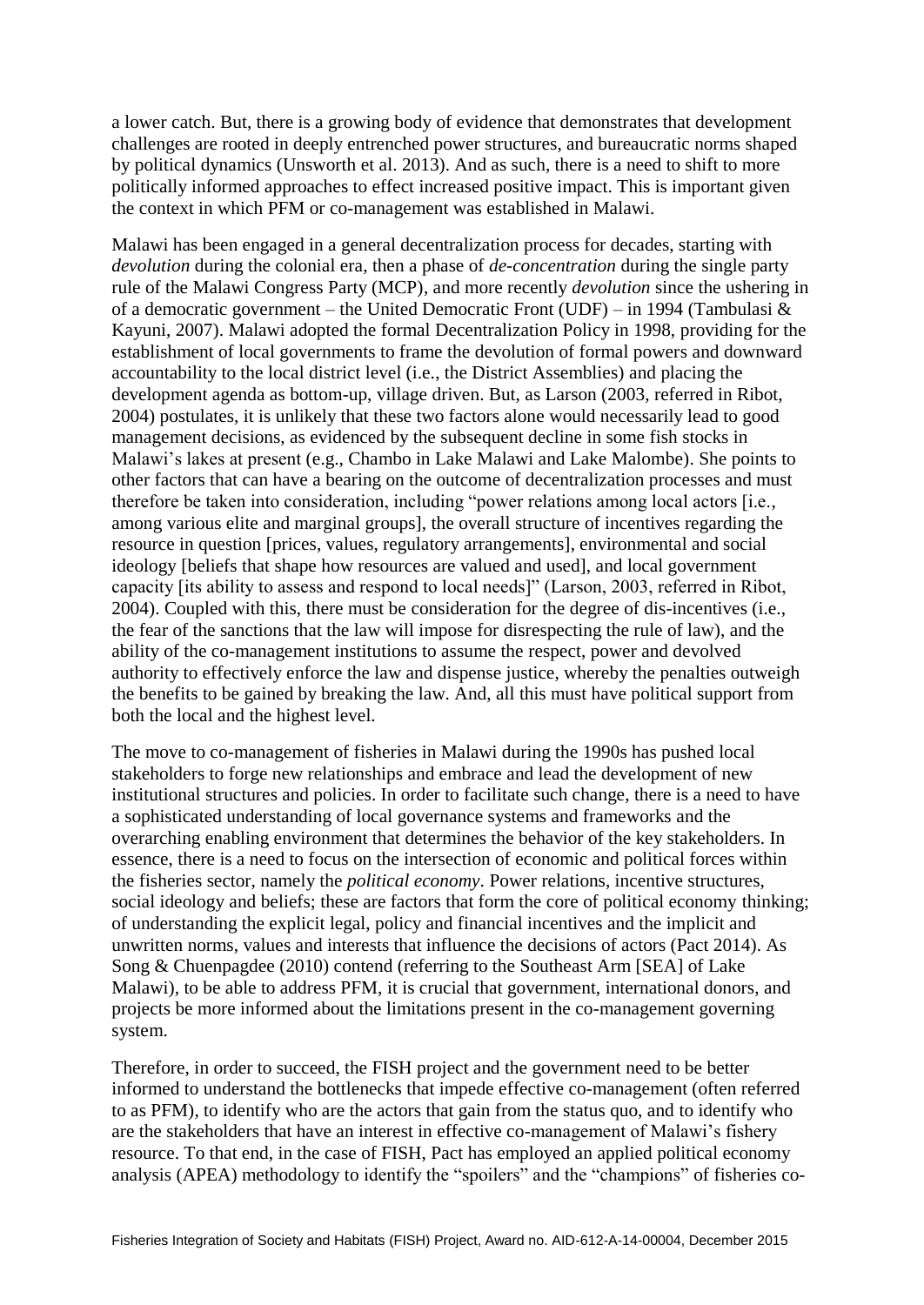management, to in turn, support the FISH team to decide who to work with to solve what challenge. The APEA process will allow the assessment of how the existing economic and political power structures may impede or facilitate the project objectives, and in turn positively affect project impact and sustainability.

# <span id="page-10-0"></span>**2. Methodology**

The on-the-ground research for this APEA was carried out from April to August 2015 by a team of four researchers, including Pact headquarters and FISH staff. Researchers sampled stakeholders across the project area (encompassing the four lakes: the SEA of Lake Malawi, Lake Malombe, Lake Chiuta, and Lake Chilwa) and the capital of Malawi, Lilongwe. The process was led by Dr. Dick Kachilonda, Pact Governance and Capacity Development Specialist based in Mangochi, Malawi, with support from David Bonnardeaux, Natural Resource Management Senior Advisor based in Washington, D.C.; Stanley Mvula from local partner Centre for Environmental Policy and Advocacy (CEPA); and Richard Kachala from local partner Community Initiative for Self-Reliance (CISER). The report was drafted by this team and draws on the information collected during key informant interviews (KIIs), focus group discussions (FGDs), and review of secondary sources.

The report is a culmination of a participatory and consultative process that has been centered around a core guiding question:

*Why after two decades of support have some BVCs been successful and others not in achieving their intended purpose/delivery of service?*

The APEA probed the reason from a political economy perspective and looked at the various factors and the extent to which formal laws and policies, economic incentives, informal incentives (e.g., desire for status, traditional beliefs), dis-incentives (i.e., penalties, fees, and fines) or lack there-of, and power, influence the actions and decisions of key actors, most notably BVCs and FAs. Armed with this information, the study can effectively map out the actors and factors that enable or make it difficult for BVCs to perform their key functions. The APEA information can serve to adapt future government actions and activities accordingly thereby assuring sustainability of both FISH project outcomes and future national fisheries management. It can serve the Project's overarching integration goal by discovering synergies across sectors and actors. Ultimately, it allows the FISH team, in tandem with the Good Governance Barometer (GGB) work, to unpack the complex governance issues around co-management of fisheries in the lakes in question and deftly guide the subsequent FISH programming at all levels.

A series of KIIs were conducted across the four lakes using semi-structured interview guides drafted for government and non-government/community respondents and further tailored to specific respondents wherever necessary (e.g., BVCs, TAs) (see Annexes 1 and 2). Interviews were conducted in the local Chichewa language and English (with translation). To assuage any worries regarding the potential repercussions of sharing sensitive information, it was explained to respondents that the information referenced in the final report would be anonymous, and not attributed to one specific individual, but rather just to the organization he/she belonged to.

These interview guides and general information on the APEA approach and methodology were discussed among the APEA team during training sessions held in Lilongwe and Mangochi in April 2015. Each team member led his own subset of KIIs and compiled his notes to be shared among the team.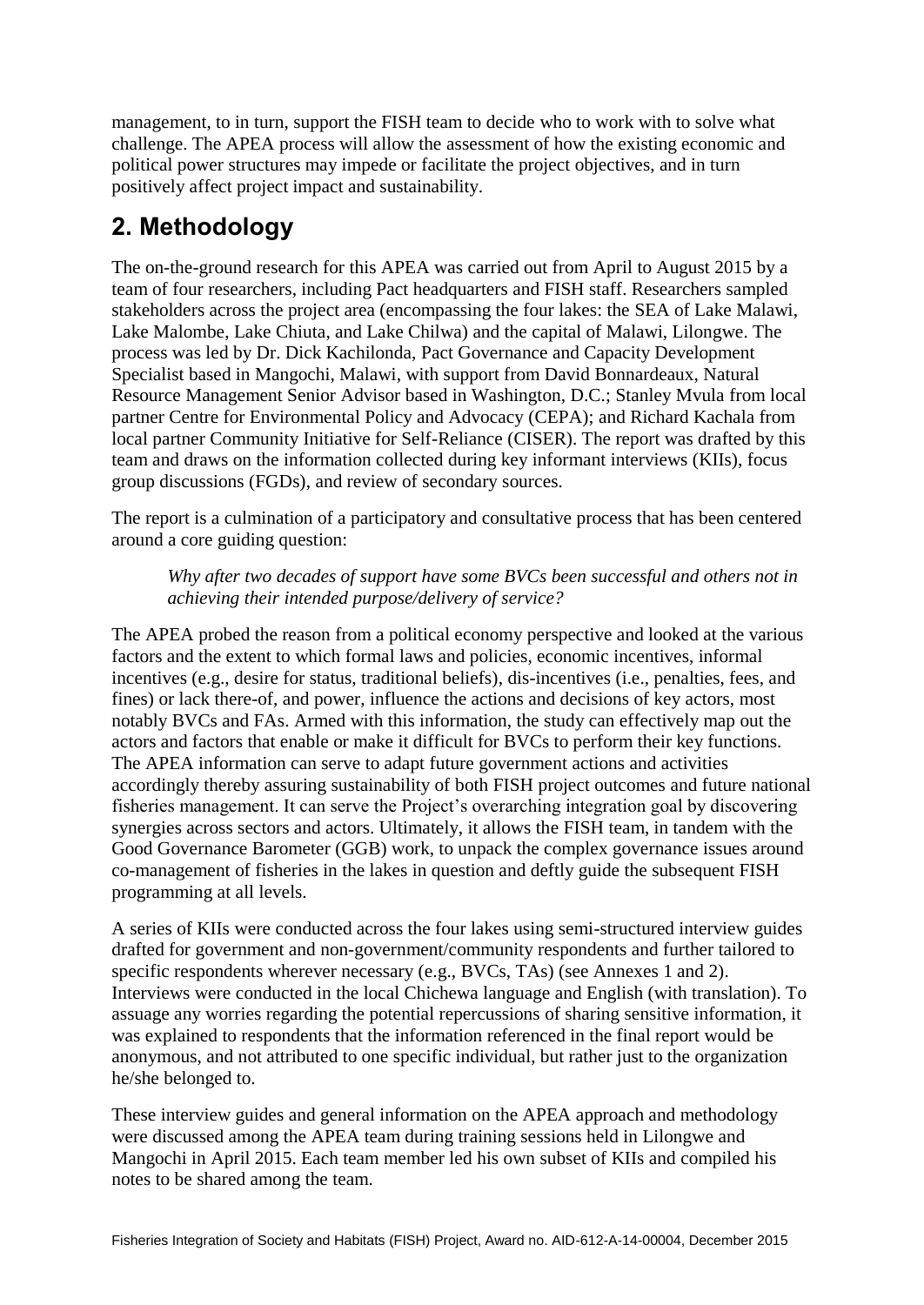Given the core question central to this APEA, this research focuses largely on the community-based BVCs and the direct fisheries related institutions that impinge on these. However, there are over 160 BVCs in the project area, while a myriad institutions and stakeholders have a bearing (direct or tangentially) on the fisheries co-management structures, from the Ministry of Local Government, DOF, universities, and District Assemblies, to artisanal fishers, district magistrates, commercial fishers, local businessmen, ADCs, VDCs, and TAs. As such and due to time limitations, the research team interviewed a subset of these across the four lakes.

Interview respondents were selected from a list prepared by the FISH team. By the end of the research process, researchers interviewed a total of 29 respondents, of which 13 (45%) were government officials and 16 (55%) non-governmental, the latter category including nongovernmental organizations  $(NGOs)$  (4) and community-based groups (12) (see Table 1).

### **Table 1: List of Stakeholders Interviewed for the APEA Study (non-binary: all interviewees were male)**

| 1  | <b>Beach Village Committees (BVCs)</b>                                            |
|----|-----------------------------------------------------------------------------------|
| 2  | Department of Fisheries (DOF)                                                     |
| 3  | Lake Malawi National Park (LMNP)                                                  |
| 4  | Traditional leaders: group village headman (GVH), village heads (VHs), and chiefs |
| 5  | District Assemblies (DAs)                                                         |
| 6  | Department of Parks and Wildlife (DOPW)                                           |
| 7  | <b>District Magistrates</b>                                                       |
| 8  | John Wilson (former COMPASS II staff)                                             |
| 9  | Malawi College of Fisheries (MCF)                                                 |
| 10 | WorldFish                                                                         |
| 11 | <b>LEAD</b> International                                                         |
| 12 | District Fisheries Officers (DFOs/ADFOs, extension and enforcement officers)      |
| 13 | Ministry of Local Government                                                      |
| 14 | Village Development Committees (VDCs) and Area Development Committees (ADCs)      |
| 15 | Fisheries associations (FAs)                                                      |
| 16 | Department of Environmental Affairs (DOEA)                                        |

In order to reach a greater number of BVCs and elicit a wider array of viewpoints, specific questions pertaining to governance of fisheries were incorporated into the surveys for the participatory rapid assessment (PRA), part of the Environmental Threats and Opportunities Assessment (ETOA) process that was carried out by another FISH partner, URI-CRC, thereby taking advantage of synergies in project activities and also reducing the burden on local communities of protracted and repeated interviews.

Notes from KIIs were the primary data source for this analysis. All unattributed statements in this report are taken from notes of one or more interviews and/or FGDs. Names of sources are kept anonymous although their affiliation is identified where relevant.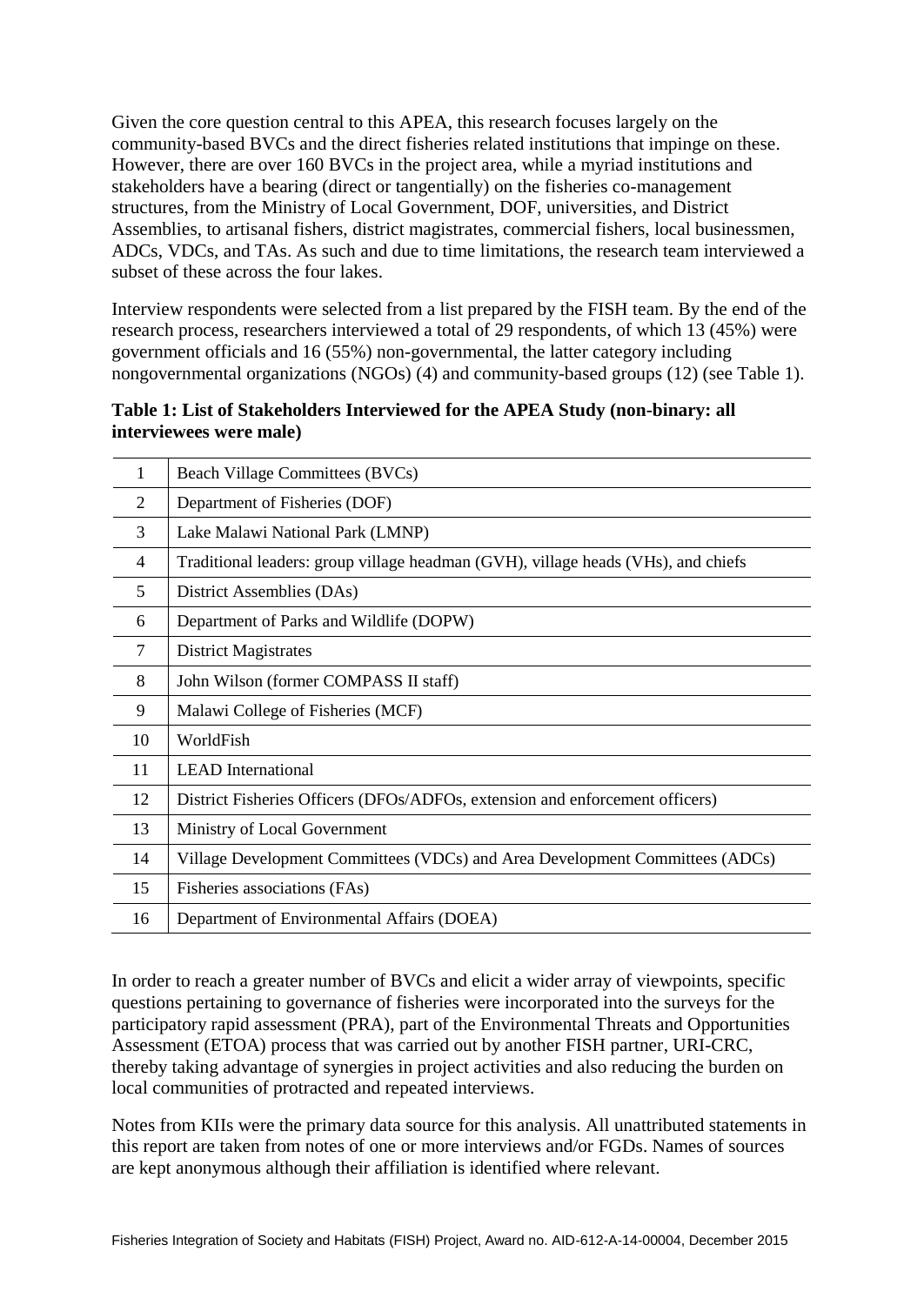The research process faced several unavoidable constraints. National holidays and unforeseen circumstances interrupted interview calendars; and while every effort was made to contact all key stakeholders, not all could be reached or responded during the available time frame.

# <span id="page-12-0"></span>**3. The Progression of Fisheries Co-Management in Malawi**

Fisheries management policies in Malawi have been guided by the conservation paradigm based on the philosophy that focuses on the protection of fish stocks and based on the maximum sustainable yield (MSY) concept. The approach to fisheries management was historically government centered, with the DOF deemed to be the only management authority. However, traditional forms of fisheries management have always existed (based on traditional customary law), and with time PFM, a relatively new approach to fisheries management, has taken hold in Malawi.

PFM (also referred to as fisheries co-management in Malawi) is an agreement where management (governance) responsibility is equitably shared between government and fishing communities (Nielsen & Vedsmand 1999; Pomeroy & Berkes 1997). Co-management covers various partnership arrangements and degrees of power-sharing (decentralization) and integration of local and government level management systems. It may also involve recognition and legitimization of traditional local-level management structures. Ultimately, co-management is considered to represent a more democratic governance system because it implies increased involvement of users and delegation of decisions to be taken as close to the users as possible. In essence, co-management conveys ownership to the users and therefore instills a sense of responsibility for joint management.

In Malawi, a gradual recognition by the government of its inability to control fisheries activities through the centralized approach, after pilot trials in Lake Chilwa, resulted in the introduction of a co-management approach in Lake Malombe in 1993 and, later, in Lake Chilwa and Lake Malawi. Donors played a key role in the emergence of co-management of the fisheries sector in Malawi, based on consideration of both democracy and efficacy, essentially to reduce the burden of central government implementation costs and improve local compliance (Hara 1996).

The discontinuation of the top-down approach by government and the development of PFM sub-policies was a crucial step towards community involvement in fisheries management. Co-management was enshrined in legislation by the Fisheries Conservation and Management Act of 1997, with the objective of establishing effective local fishing community institutions that would work jointly with government to manage fisheries resources. This arrangement was intended to rationally share the responsibility and authority in managing the fish resources. Co-management required the establishment of user groups and recognized those that already exist so that they could participate in co-management with the management authority (Donda 2005). Coupled with the Fisheries Conservation and Management (Local Community Participation) Rules 2000, which outlined the provisions for setting up Local Fisheries Management Authorities (LFMAs) and their functional roles, and the GOM's Decentralization Policy<sup>2</sup>, the policy and legislative framework provide an enabling environment for promoting the participation of communities and the private sector in fisheries conservation and management.

1

<sup>&</sup>lt;sup>2</sup> The Decentralization Policy effectively devolved administrative and political authority to the district level, closer to the fishing communities affected by co-management. The policy provides clarity on roles and responsibilities between the DOF and the District Councils.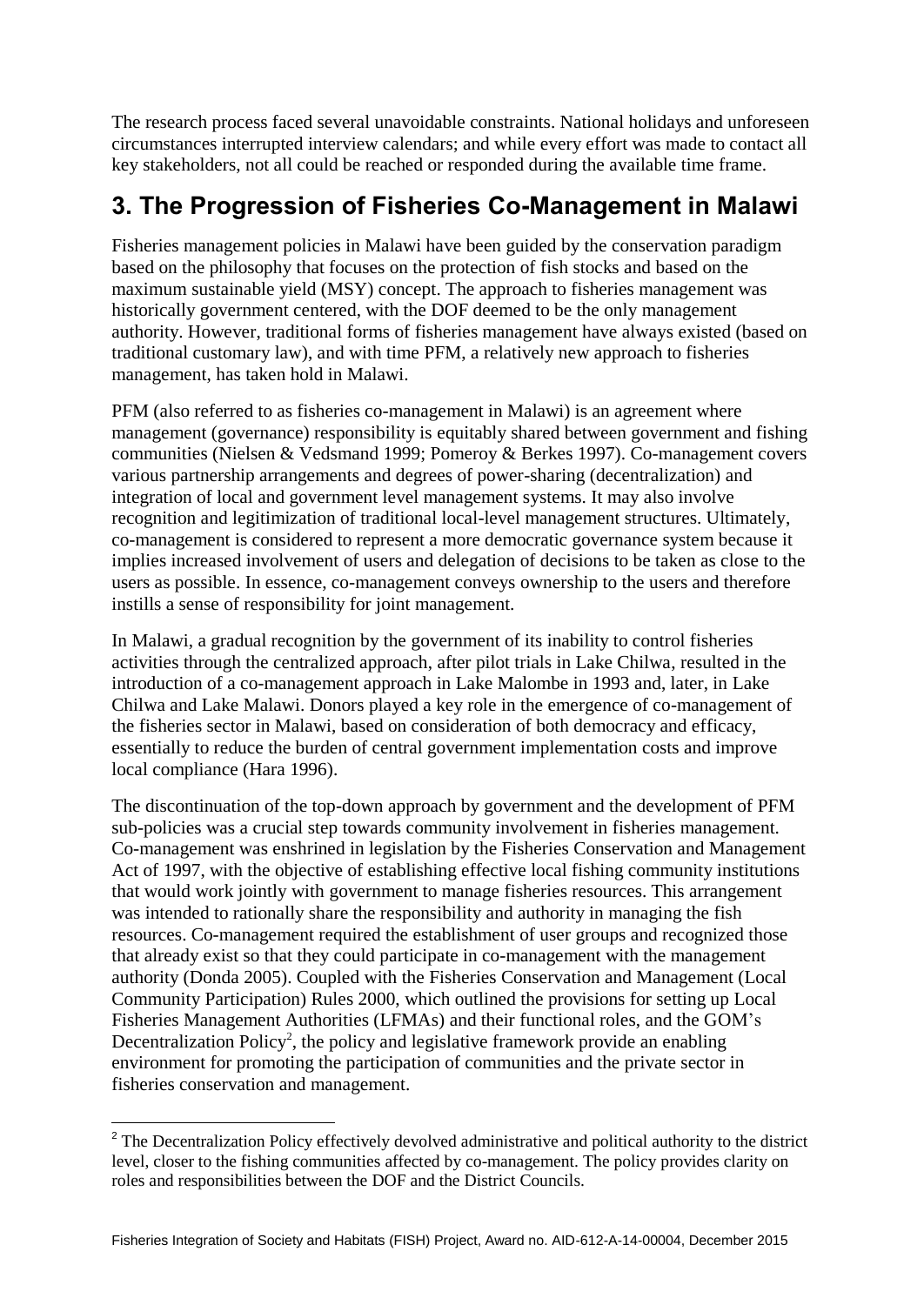In Malawi, PFM programs including the USAID-funded Community Partnership for Sustainable Resource Management (COMPASS), Malawi-German Fisheries and Aquaculture Development Project (MAGFAD) and the National Aquatic Resource Management Program (NARMAP), established BVCs at the grassroots village level, area fisheries management units (AFMU) at the intermediate area level, and lake-wide ecosystem-based FAs to enforce regulations at the local level.

The first introduction of fisheries co-management occurred in 1993 in Lake Malombe and the Upper Shire River following alarming declines in catches of Chambo (*Oreochromis spp*) from these key fisheries. By increasing the participation of fisher folk in fisheries management (under MAGFAD), scientists and policy makers hoped that a recovery of the depleted stocks would ensue. At its core was the establishment of fishery stakeholder groups, the BVCs, in each community around the lake that would be empowered to regulate their local fishery. Eventually members of BVCs formed FAs as a higher order organization at area and lake level to coordinate the co-management activities within the entire water body (i.e., ecosystem approach). The FAs were also charged with resolving disputes and any other emerging issues between BVCs and fishers.

Co-management was then more widely established in Lake Chilwa in 1995/96, after the lake had dried up; the government and local leaders designed regulations including banning the use of poisonous plants (*Katupe, Syzigium spp*) and seines in river mouths and lagoons to protect remnant fish stocks. When the lake replenished in 1996/97 the stocks had recovered and the co-management program was deemed to be effective. In Lake Chiuta, in 1996, the community initiated the co-management process. The primary objective was to ban Nkacha fishing<sup>3</sup> and sought government support to establish a regulation banning seining operations on the lake.

# <span id="page-13-0"></span>**4. Issues Hindering Fisheries Co-Management**

1

As noted in the prior section, co-management was introduced in Lake Malombe and later Lake Chilwa, Lake Chiuta, and SEA of Lake Malawi to promote recovery of the declining fish stocks through the active involvement of fishing communities. The approach facilitated the formation of legally constituted community-level organizations, namely BVCs and the higher level FAs, to assume communal management of the resources and reduce enforcement and monitoring costs. BVCs were primarily established to represent the interests of the fishing communities along the shores of these lakes and to effectively bridge the gap between DOF enforcement unit and extension officers and the fishing communities.

The assumption in establishing the BVCs was that they would have a better understanding of local livelihoods and the social capital that would provide local legitimacy to effectively design and enforce fisheries regulations (Bland 1992; Ferguson & Derman 2000; Scholz, Chimatiro, & Hummel 1998) detailed in the 1997 Act, including enforcing closed fishing seasons (and closed area in the case of SEA of Lake Malawi), regulate mesh size restrictions, control minimum size fish catch, and assist licensing of fishing gears. This, in turn, was based on the assumption that increased self-regulation and increased acceptance of the regulations

<sup>&</sup>lt;sup>3</sup> Nkacha fishing is a fishing practice that uses a rectangular gear with a length of 120m to 500m and a mesh size range of 6mm to 25mm. The gear is operated by two plank boats and seven crew members. The net is cast in a circular manner and one crew member dives down to tie the foot ropes together effectively forming a bag within which fish are trapped. This type of fishing is mostly undertaken in shallow waters of not more than 20m deep.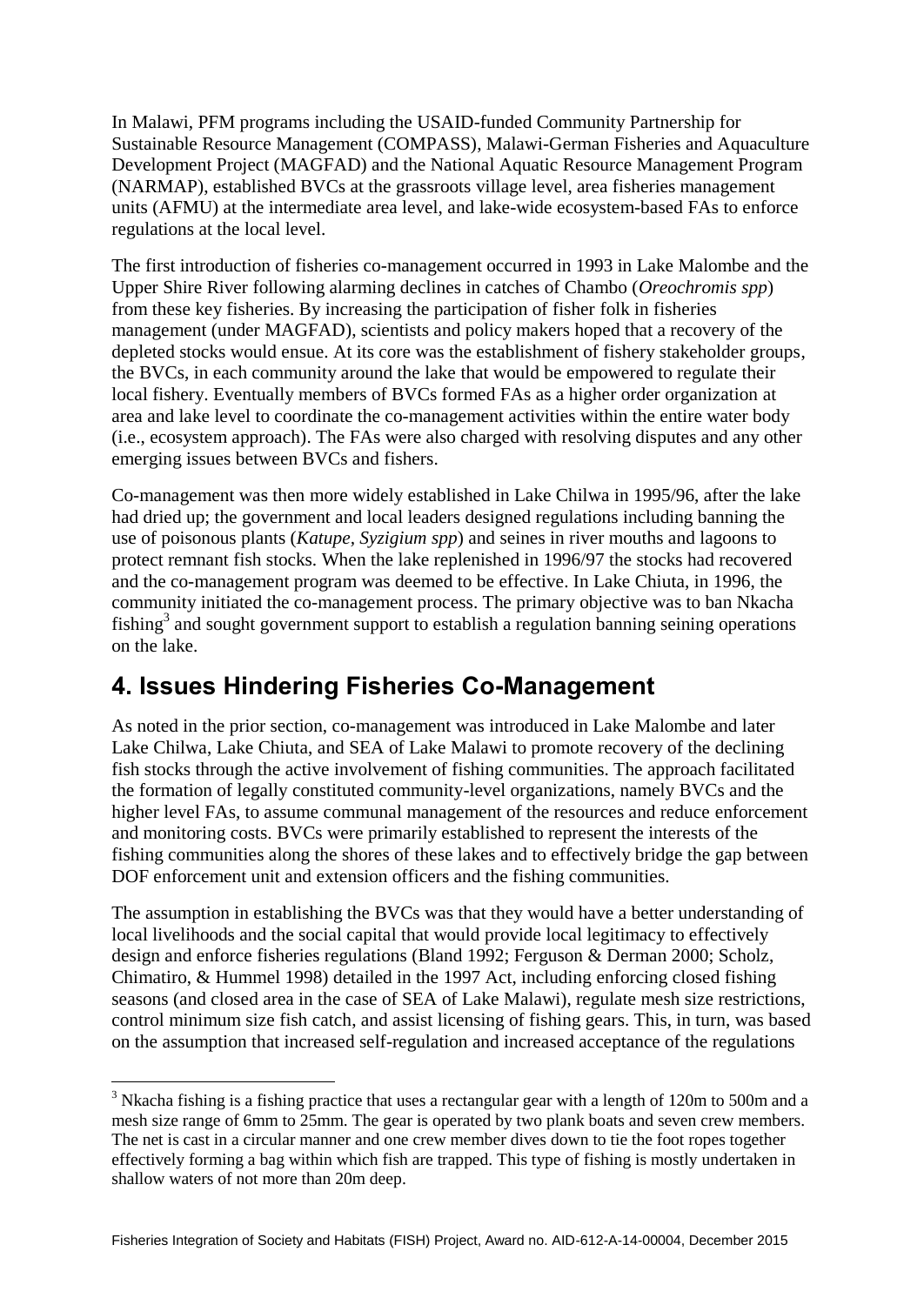by users would ensue and that this would ultimately lead to improved management of the fishery resource (Bell & Donda 1993).

However, co-management has generally not been able to halt the indiscriminate overfishing and illegal practices in the four lakes. It has not proved to be the "silver bullet" for solving Malawi's fishing industry woes to date. But as Berkes (2007; referred in Trimble et al. 2013) argues, co-management should not be seen as an endpoint, but rather a dynamic and everchanging process where stakeholders are constantly deliberating and negotiating their positions, and changing their activities accordingly. Before BVCs were introduced in the above water bodies traditional leaders were essentially the ultimate local authority regarding overall management of fisheries resources. At least informally, TAs still control the rights to harvest resources within their geographical zone of authority and often receive tributes to secure that right. However, the advent of co-management has brought other key stakeholders into the fold, namely fisher folk and local business owners, processors and traders (as members under BVCs and FAs), allied industries, district assemblies, DOF extension and enforcement officers, and NGOs.

Institution building, power sharing, and trust building are key elements of fisheries comanagement. Efforts to date around co-management of fisheries in Malawi (supported by donor agencies) have resulted in the development of *institutions* (both organizations, such as the BVCs and FAs, and policies) to implement the shared vision for effective fisheries management across the four lakes. However, these LFMA institutions need to conform with policy to have legitimacy, notably to have a constitution, know their boundaries and resources, have a management plan and supportive bylaws, and have a legal management agreement giving them user rights. Without this status, the LFMA cannot operate effectively as a community-based organization (CBO) that can sue and be sued.

With these new institutions comes the need to reach a balance between the *powers* vested in the DOF/DFOs, local government (i.e., districts, area, and village level), the TAs, the fishing community, and BVCs to foment sustainable fisheries management proportionate to political power. Co-management requires all parties as co-managers to come to the table and provide their proportionate role to ensure respect for the bylaws and effective enforcement of rules and regulations. Co-management requires *building trust* amongst the new local institutions and stakeholders in the sector (i.e., the emergent BVCs and FAs), trust in their ability to fulfill their partnership mandate and appropriately represent their constituency, and trust in the DOF and its local DFOs to support the community-led initiatives in terms of logistical, human, and financial resources.

Section 4 delves further into these particular elements of co-management (institution building, power sharing, and trust building) and specifically focuses on the more salient issues that have hindered the process in the project area to date.

## <span id="page-14-0"></span>**4.1. Institution Building and Capacity**

## *4.1.1. LFMAs as Legitimate Co-Management Partners*

Closer analysis through a Community Performance Index (CPI) and GGB analysis, FISH has noted that the institution building of BVCs and FAs as LFMA has not conformed to the laid down policy. Less than 50% of the 160 BVCs formed in the four lakes under FISH remain active, and what is clear is that most have not progressed beyond three of the six policy requirements or steps to attain independent status as fisheries co-management partners to DOF.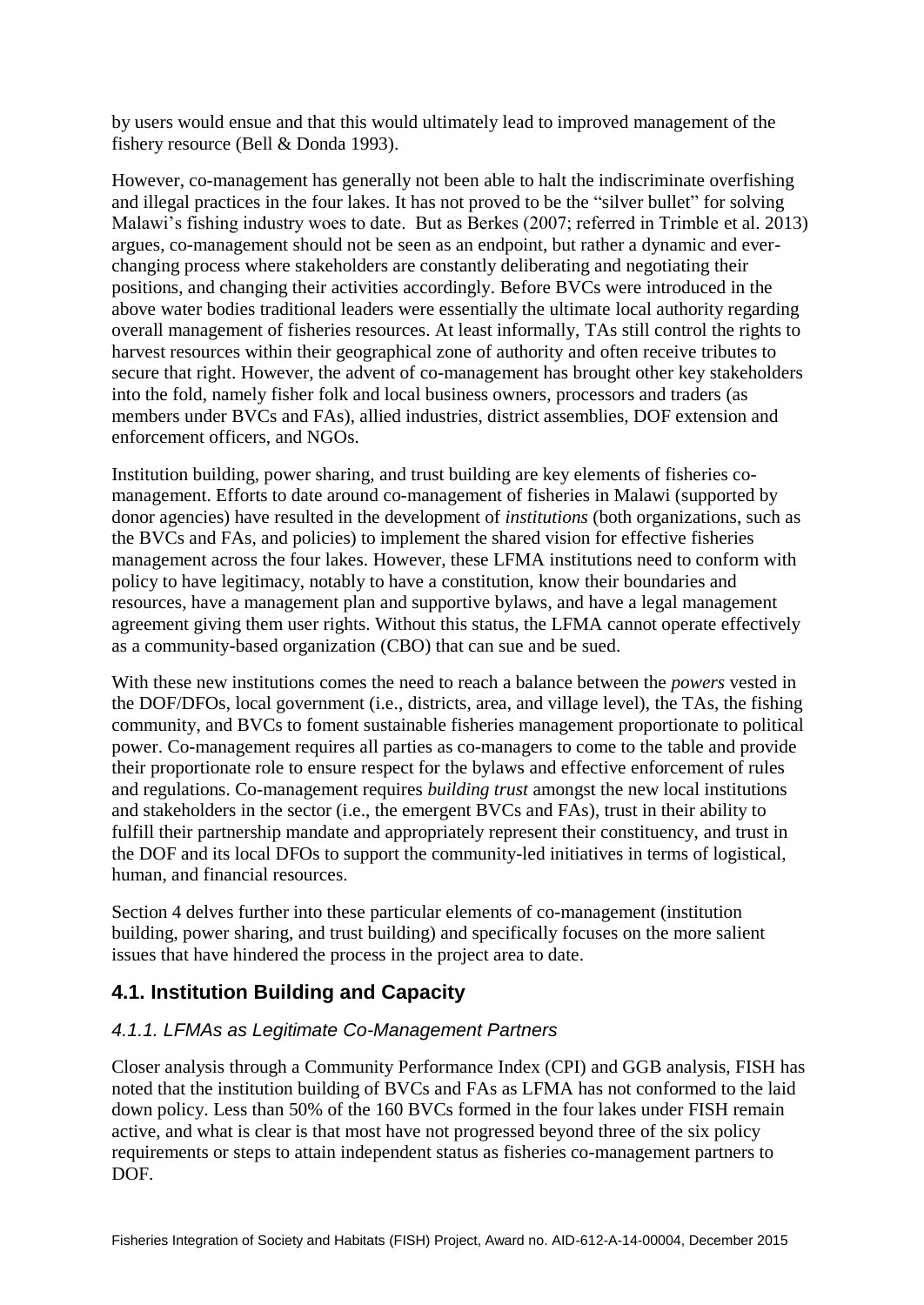The policy provides and the BVC Manual prescribe tools on how the BVC:

- 1. Should be registered as a legitimate CBO with a constitution
- 2. Has a clearly demarcated jurisdiction over an ecosystem boundary
- 3. Understands the resources therein
- 4. Has a management plan
- 5. Is governed by approved bylaws
- 6. Is accorded a management agreement by DOF

Without these six steps in place, the legitimacy of a LFMA is questionable.

## *4.1.2. Lack of Funding*

Until 2004, PFM has been largely donor driven. Central government allocations to the DOF co-management role as enforcement agents to back-up the power domain of the BVCs/FAs is low. Interviews with key fisheries staff confirmed that government funding to various districts and fisheries subsectors is limited. The fisheries subsector (under the Ministry of Agriculture and Food Security) actually started receiving an individualized allocation of the national budget in 2009–2010, four years after the majority of sectors' funding was devolved (World Bank 2013). Nevertheless, the amounts transferred for agriculture, fisheries, and irrigation combined in 2012/2013 amounted to about USD 3–4 million per year, for all of Malawi's 28 districts. Fisheries services (encompassing fisheries headquarters, regional offices, research centers and fisheries college; and capture and aquaculture) commanded 2% of non-wage (and non-farm subsidy) recurrent expenditure in 2012/2013 (World Bank 2013). As the World Bank (2013) report concedes, the fisheries subsector (and agriculture and irrigation in general) does receive transfers via District Councils from the Ministry of Local Government and Rural Development for non-wage recurrent expenditures as well as from donor-funded projects, but the former is relatively small, and the latter is very unpredictable in terms of amount and continuity. This was echoed by one village headman in Lake Chiuta, who suggested the fisheries sector was "weak" as a result of the DOF's dependency on donor funding.

In the case of Lake Chilwa, license fees go directly to national coffers, but revenue from local bylaws, fishing permit fees, and fines/penalties stays in the local community in BVC/FA accounts, regardless of whether the DFO organizes and pays for the patrol. But often BVC/FA sub-committees mismanage this revenue. In some instances, BVC sub-committee members have resorted to sourcing funding for enforcement patrols themselves, relying on local business owners in the community for loans (in some cases with interest rates up to 30%) to hire a boat and engine, buy fuel, and pay patrol officers. The latter are drawn from the BVC, FA, DFO enforcement staff and police officers. Due to the lack of funds at the DFO (and police), their enforcement officers end up getting paid by the BVC (although the DFO denies this happens) to take part in the patrols, and actively seek out overnight enforcement engagements as this entails a greater allowance. The expectation is that when illegal fishing gear is confiscated, the fines they levy will be used to pay back the loans and still have some leftover funds to be used for subsequent patrols. However, in reality the BVC members often do not generate enough money from the fines to pay off all the incurred expenses, and in one extreme case BVC members were detained in police custody for not paying the police officers the allowances they were due.

As per the Fisheries Act, BVCs are theoretically able to charge fishers a Mk 3,000 per year permit fee via "Permit Books," but these are not utilized to their full potential, nor are funds well managed and ploughed back into actual fisheries management. Of greater concern still,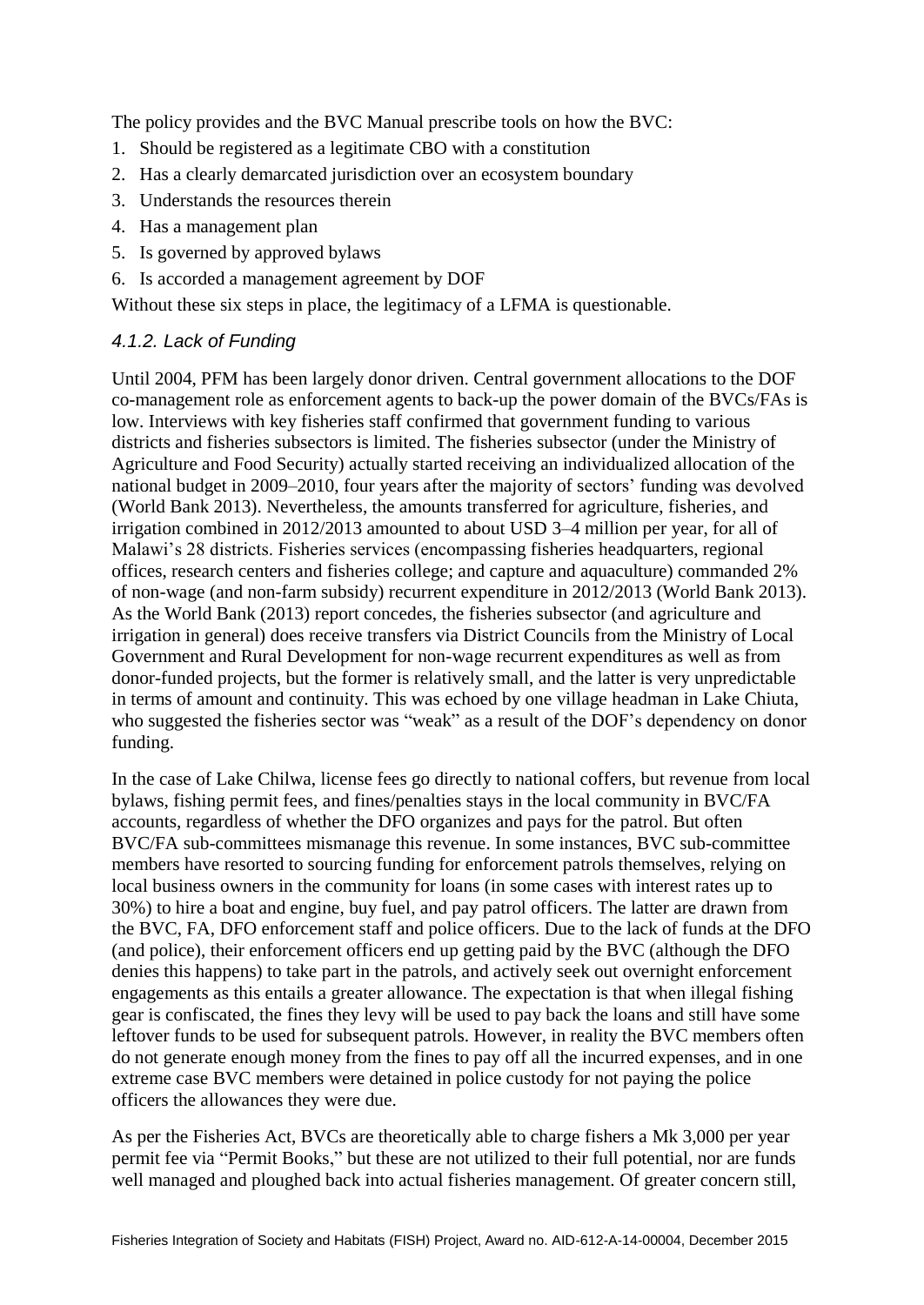is the fact few if any fishers are refused a permit (presumably to maximize the revenue) negating its utility as a means to control access to the fishery.

Originally, Machinga District was only allocated funding for aquaculture, while all the capture fisheries funding (for Lake Chiuta) was allocated to Zomba DFO to cover all the lakes across the districts. While the funding has now been decentralized and realigned, Machinga District now gets allocated the same level of funding as before, but must cover both capture fisheries and aquaculture services now (Machinga DFO 2015). Therefore, the district has resorted to requesting support from the Zomba and Palombe DFOs for equipment and support, but must foot the bill. Prior to the interviews, Machinga DFO had requested more funds from central DOF, but to no avail. In the case of DFO Zomba, about one third of the budget is allocated for enforcement and the remaining for extension services and aquaculture, an untenable state of affairs.

DFOs and extension officers expressed their frustration with regards to support from central DOF, both in terms of financial, human, and technical support. Central government allocations to the DOF co-management role―as enforcement agents to back-up the power domain of the BVCs―is low; therefore, the single DOF enforcement unit is of minimal effect in supporting over 300 BVCs around all the water bodies in Malawi. While the expectation is for DFO to mount one enforcement patrol per month, in reality no more than six patrols are carried out per year at present due to low and erratic flow of funds. The Mangochi DFO, for example, gets USD 20,000 annually to manage a USD 45 million fishery. However, currently all national fisheries landings are estimated at USD 185 million beach price, and the value chain (based on Lake Chilwa) is potentially five times this.

In many cases, the government-issued motorcycles that extension officers rely on to reach the fishing communities, breakdown. And more often than not, given the lack of DOF support, the officers must use their own money to keep the motorcycles roadworthy. In other instances, the DFO recorders' scales have broken and so they carry out their work by guesstimates made without this indispensable equipment. This not only has affected their ability to carry out their co-management responsibilities, but has eroded their confidence in the central institution's ability to support them and dented their morale and motivation. Conversely, fishing communities and BVCs have lost confidence in the DFO and extension officers because they are seen visiting their beaches and landing sites less and less and are considered ineffectual.

### *4.1.3. Staff Shortages*

Coupled with the funding woes in the fisheries subsector are the staffing shortages. By mid-2013, the fisheries sector was operating at about 70% capacity (World Bank 2013). And, these vacancies are being felt in the districts: Machinga District was supposed to have four beach recorders but presently only has one. Similarly in Machinga, out of the four necessary extension officers, there are only two on the payroll (Machinga DFO 2015). In Lake Chiuta, the lack of a fish recorder since 2004 (for one stratum) has resulted in inaccurate and inconsistent data regarding fish production for the waterbody. The DOF is supposed to identify these gaps and reallocate staff, but historically has taken long to respond due to protracted government protocols and a moratorium on staff hire, rendering the DFO enforcement and extension services ineffectual in the meantime.

Continuity was cited by some key informants as a limiting factor in co-management of fisheries; continuity in terms of financial, as well as technical, support to the co-management effort.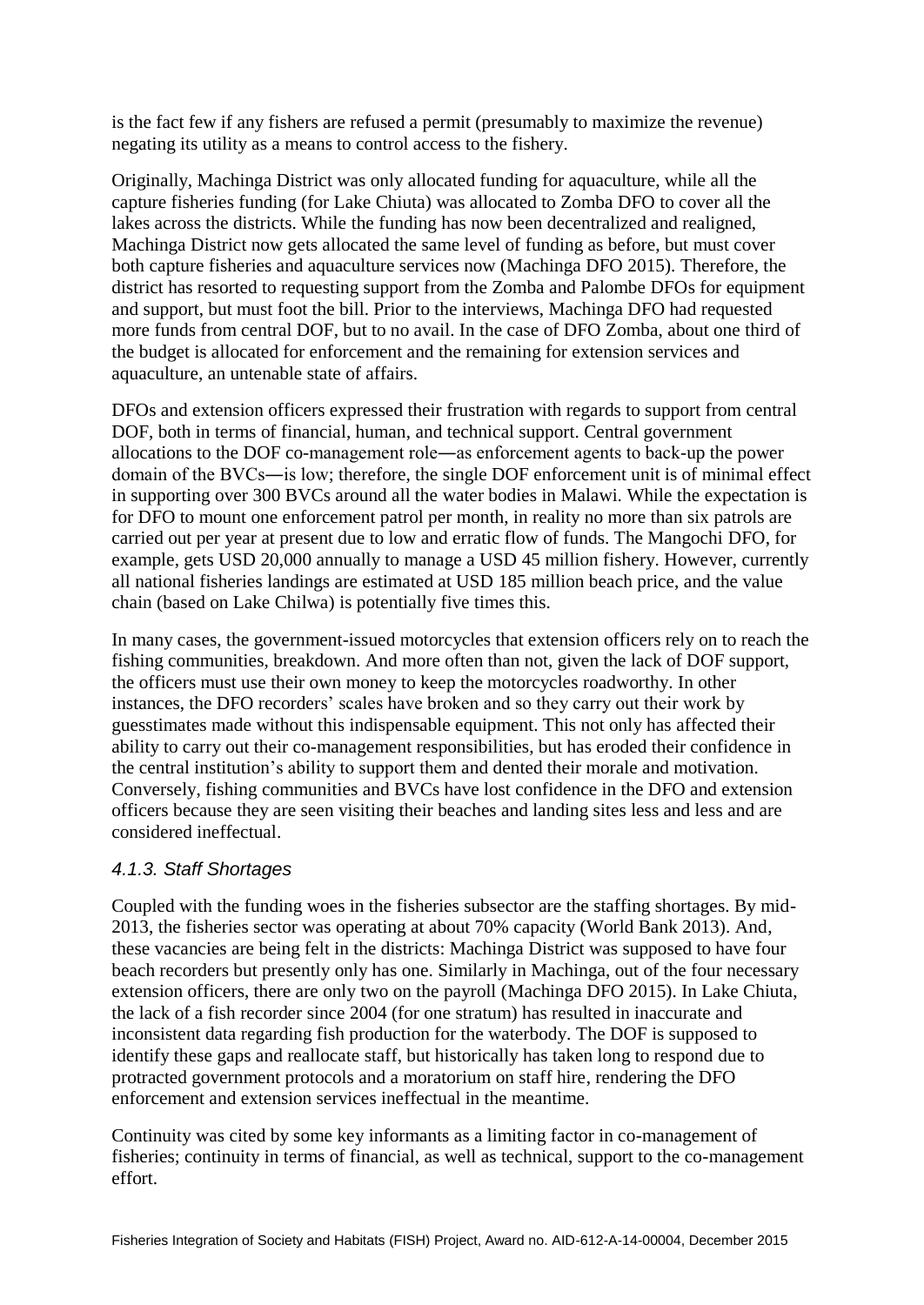### *4.1.4. Paucity of Capacity*

A common thread across the majority of the interviews with BVC and FA members was the paucity of capacity attributed to a lack of continuous training to carry out their responsibilities. The first BVCs that were established were trained on BVC/FA functions with support from donors. However, after the last donor-funded project ended in 2004, through time, trained sub-committee members have left BVCs, in part precipitated by the lack of support from the DOF, taking with them the institutional knowledge amassed during the donor-funded interventions. Owing to the fact BVC members are elected periodically, new members join the BVCs without any training either amongst their peers in a "pass it on" approach nor from DOF. Ultimately, during donor projects, training was seen as an incentive for members of the BVCs and FAs; although it was noted that the per diem/allowances provided to members for training workshops was a large part of this incentive structure, albeit a perverse one. And so the lack of training for local co-management stakeholders has had a compound effect. It has resulted in the lack of empowerment of these members and their committees to fulfill their mandate under the co-management policies. And, it has also given rise to a lack of clarity regarding roles and responsibilities among fisheries co-management stakeholders.

Similarly, the DFOs are not able to effectively carry out their extension and enforcement work due to the lack of opportunities to avail of training and refresher courses that enable them to update their knowledge and skills. The majority of junior DOF staff are also lacking the basics about fisheries co-management, particularly relating to the specific enabling conditions and provisions required for effective community-based management of the fisheries sector, as per the GOM Fisheries and Aquaculture Policy. These include:

- Provision and enabling environment for fishing communities to organize themselves at local and national level through legally constituted member owned and member controlled organizations
- Legal instruments and procedures for the participation of relevant stakeholders in the fisheries sector including jurisdiction over a designated area, district bylaws, fisheries management plans and signed management agreements
- Establishment of a sustainable financing mechanism for promotion of fisheries and aquaculture

### *4.1.5. Roles and Responsibilities*

Under the Fisheries Conservation and Management (Local Community Participation) Rules (2000), the jurisdiction, composition and duties of the BVCs and FAs were outlined, effectively mandating them as the legal authority for the "conservation and management of fisheries resources within [their] area of jurisdiction," giving them the power to, among other things:

- Scrutinize registration applications of small-scale commercial and artisanal fishermen
- Scrutinize fishing license applications by small-scale commercial and artisanal fishermen
- Enforce fishing regulations including fish species, fish size, closed season, fish sanctuaries, gear size/type and method of fishing
- Seize fishing vessels and fishing gears used in illegal activities (with the provision that seized gear "be surrendered to a fisheries protection officer within 48 hours of the seizure"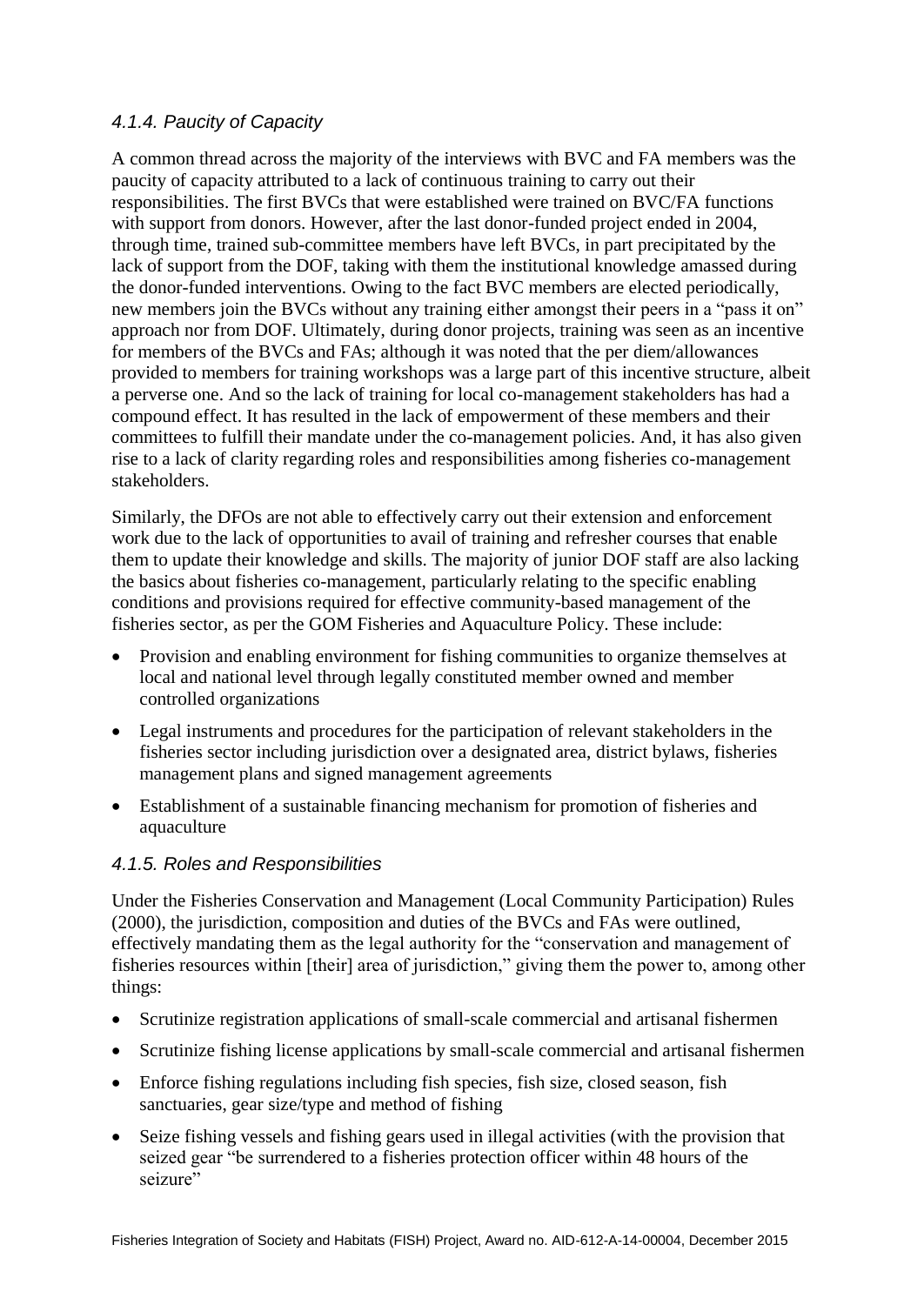The assumption was that once BVCs and FAs assumed their responsibilities (and authority) under co-management that they would be able to effectively engage in fisheries management writ large. However, in reality there is a lot of uncertainty on the ground regarding the roles of the different stakeholders in fisheries co-management, much stemming from the interpretation of the Fisheries Policy and Act.

Under the Fisheries Conservation and Management Act, the LFMAs (e.g., BVCs) subcommittee office bearers "shall be appointed honorary fisheries [protection] officers" to enforce the BVC and DOF regulations. While some interpret this as a de facto power bestowed onto all subcommittee office bearers of BVCs, this is open to interpretation; as per Section 4 of the Act,<sup>4</sup> this entitlement is ultimately at the discretion of the Director of the Fisheries Department.

For example, fishers migrate from one lake to another in search of better fish catches. When they make this move, traditionally they would report to the village head who in turn, for a small tribute, allocates the fishers land to live on and operate from. When BVCs were introduced however, one of the inter-BVC recommendations was for all migrating fishers to carry transfer letters from their original BVC to be submitted to the BVC within the new jurisdiction. The transfer letter was to be issued after inspecting the fishing gear to assure it complied with regulations (i.e., type and mesh size) and was allowed to fish in a particular area during the specific time. The 'new' BVC would then issue a permit to the migrant fisher, providing a much-needed revenue stream (i.e., 3,000 Mk per year) for the BVC, and more importantly, a means to control access to their area of jurisdiction (Wilson 2015). However, in reality, not only are very few fishers refused a permit (negating its use as a means to control access) but the permit fee (3,000 Mk for seine nets and 1,000 Mk for smaller nets) is often not levied as the fishers push back and refuse to pay it. Without the support of the DFO or TA, the BVC is often powerless to enforce this. The co-management role of DFO and TA has therefore broken down.

This uncertainty can be partially explained by the lack of general understanding by stakeholders (i.e., DFO, TA, BVC, FA) of the co-management policies as per the Fisheries Policy and the Fisheries Conservation Management Act. Often, PFM is interpreted to be 100% management by the user group, instead of its perceived proportionate and equitable sharing of roles and responsibility between state, local, and traditional government and the user community. However, the local bylaws that could help to operationalize the BVC/FA power to enforce the rules and regulations on the ground, have not been signed in the last 10 years due to the lack of elections for District Councilors to the District Assembly (who have the responsibility to sign and enact these bylaws). For example, BVC Chairman in Lake Chilwa mentioned the lack of trained BVC members was mostly due to the turnover in members as a result of the mandated five year election cycle. The Mangochi DFO made a similar connection between training and the turnover of BVC staff, although he cited the period between elections as being every two years. This exemplifies the disconnect between the main stakeholders with regards to the understanding of the co-management process. The participatory development and signing of local bylaws and general awareness-raising would

1

<sup>4</sup> Chapter 66:05 Section 4 of the Act states that "The Director may, by notice published in the Gazette, appoint suitable persons to be honorary fisheries officers to assist in the carrying into effect of the provisions of this Act […] The appointment of an honorary fisheries officer shall be made for a period of three years but shall be renewable; and [be] subject to such conditions as shall be prescribed or as the Director shall otherwise impose in the instrument of appointment" (GOM 2009).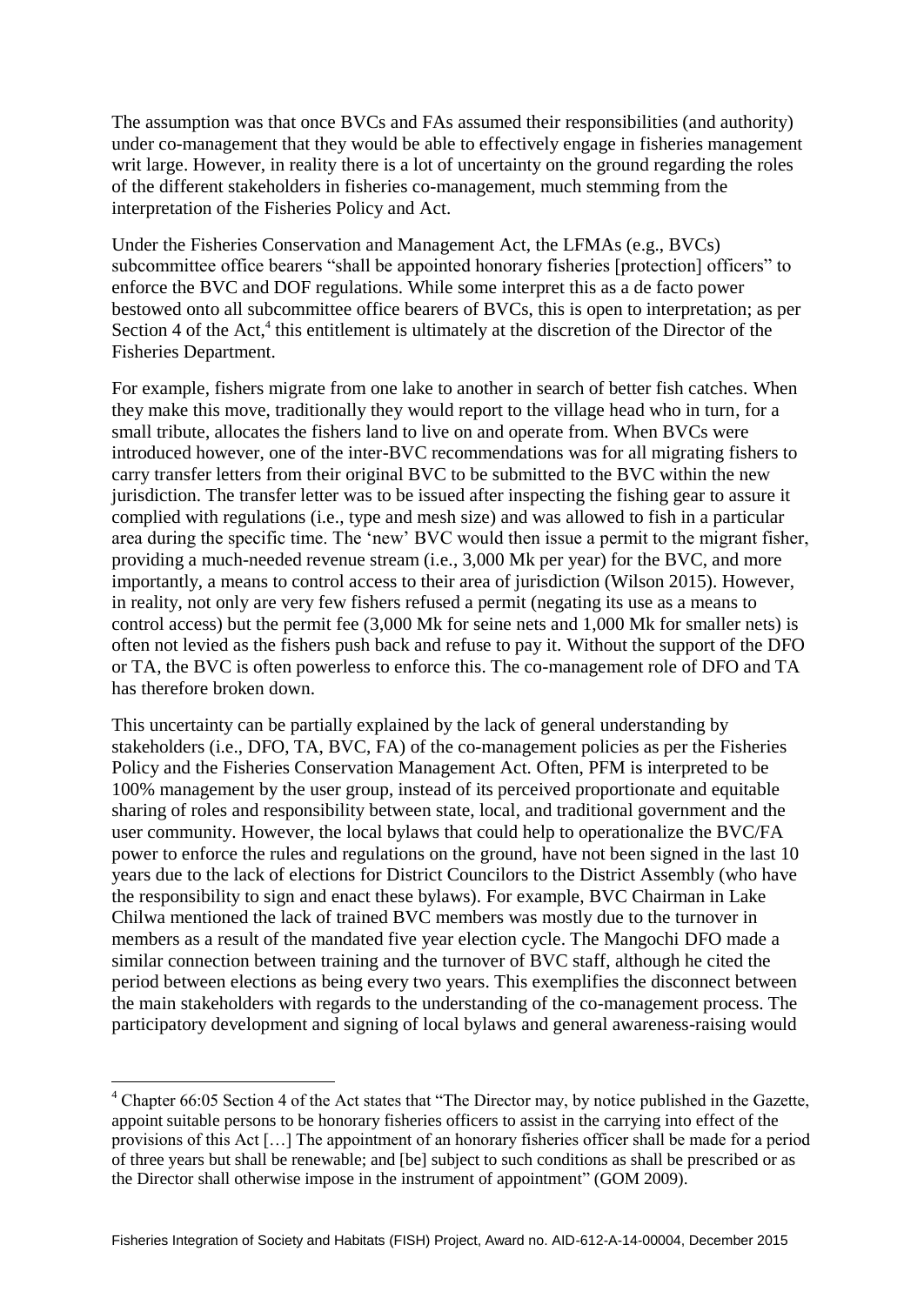go a long way to clearing up much of this ambiguity, as stated time and time again by key informants from BVCs and DFOs.

Another considerable source of uncertainty is the role the ADCs and VDCs are supposed to play in fisheries co-management vis-à-vis the BVCs' mandate and inclusion of fisheries in the mainstream of the local development plans. ADCs, chaired by group village headperson (GVHs, representative of the TA at the district level), and VDCs, chaired by village headpersons (VHs, also representative of TA at the village level), were established during the decentralization process and are part of local government, and sit under the District Councils. Their mandate revolves around rural development and in part, environmental management in general (although this is more inclined to forestry) and their role regarding fisheries is not well established and understood. At the local level, the fisheries subsector is not seen as pertaining to "development". This is illustrated in that often the BVC is considered to be represented at the VDC as a sub-committee under the Village Natural Resource Management Committee (VNRMC), and as a result, forestry takes priority. However, as a Deputy Director of the DoF emphasized, at the central level the fisheries subsector is seen as a developmental arm of both central and local government due to the substantial contribution it provides to the economic development of the country. Nevertheless, the fisheries-specific BVCs and FAs, sub-committees of VNRMC, were, according to Hara (2008), supposed to be disbanded and absorbed as stand-alone committees advising the VDCs on fisheries matters (Figure 1). But as of the writing of this APEA, the VDCs and ADCs were not yet aware of their role in fisheries management or how to discharge their duties nor where the BVCs should report.





Lack of understanding of the different stakeholders' roles and responsibilities vis-à-vis fisheries co-management has given rise to new power dynamics, some to the benefit of the fishery but others working at complete odds to the original intent of the co-management process. BVCs and FAs are at the center of this new framework now and must, therefore, gain the trust of the fishing communities they represent, but also work with the DOF, districtlevel DFOs, ADC, VDC, and TAs to attain the legitimacy they need to carry out their functions.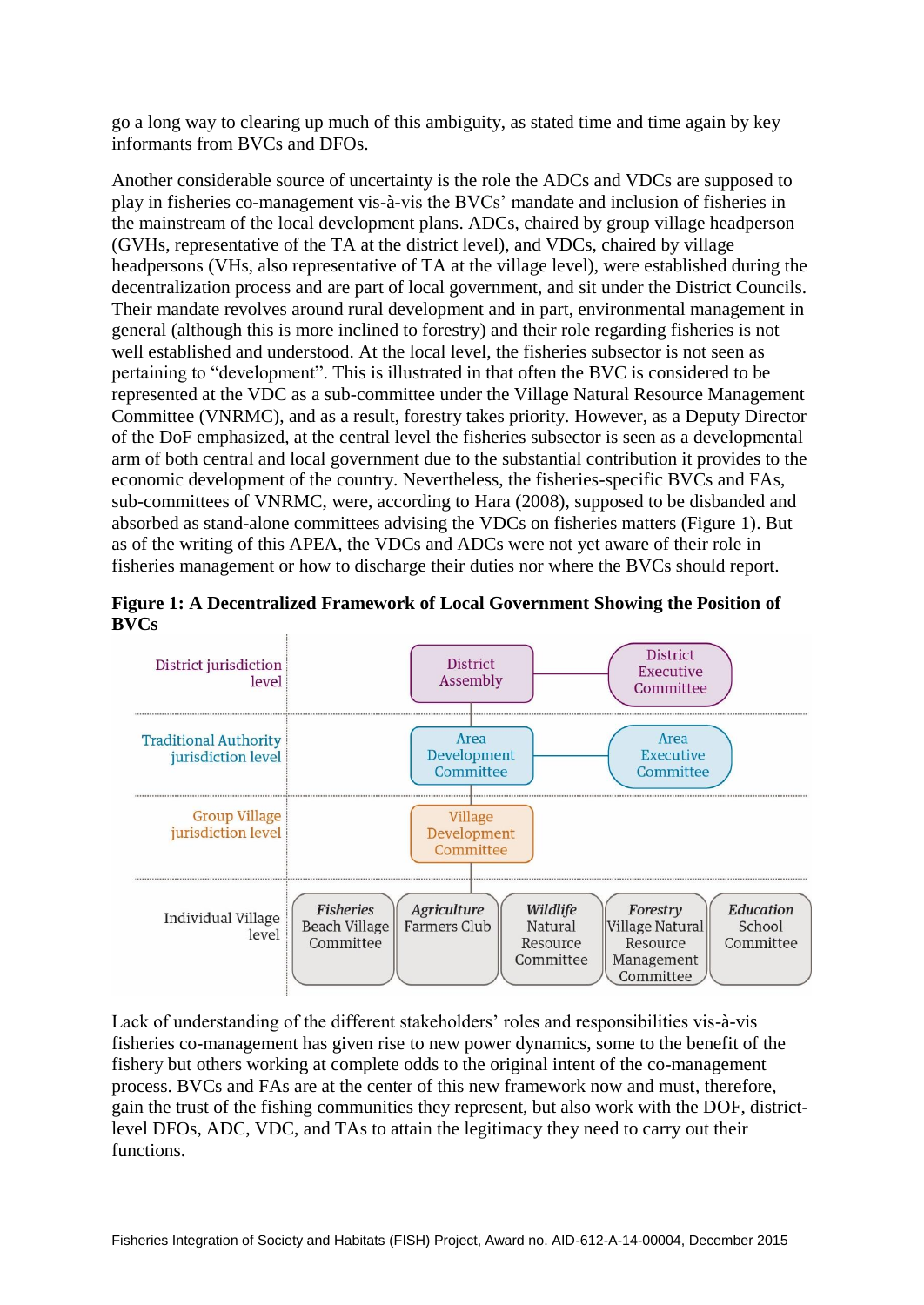## <span id="page-20-0"></span>**4.2. Power, Trust and Legitimacy**

### *4.2.1. Downward Accountability?*

In general, fisher folk from the communities expressed frustration that during the formulation of co-management policies and formation of BVCs and FAs, the communities were not properly consulted and provided with the rationale for the establishment of these local governance structures in the first place. During the establishment of BVCs in Lake Malombe and Upper Shire River, the DOF handpicked BVC members who were deemed to espouse the right fisheries conservation values rather than be fully representative of the fishing community. This included those engaged in unsustainable fishing practices, namely *Nkacha* and mosquito nets. In other cases, the TA were accused of dissolving the democratically elected sub-committees and appointing their own henchmen This has also served to dilute the legitimacy of the BVCs and FA, even though there have been efforts to rectify the situation.<sup>5</sup> And as a result, the fishing communities often do not feel they are being well represented by the BVCs in the co-management agenda.

In essence, as Hara (2008) reasons, it can be argued that the BVCs derive their authority from the institution that facilitated their creation, training, and funding: the DOF. Taking that one step further, from the community perspective, the line is often blurred between the DOF and the donor-funded organization that is executing fisheries programming. For example, LEAD International carried out a study on transgressive and transboundary knowledge (i.e., in and out of BVCs and FAs) showing that there is very limited knowledge of fisheries management plans outside of the associations and sub-committees. And more importantly, they see the committees as "friends" of LEAD (or in this case, the same would become of FISH), as favorites that have captured the access to training, equipment and funding (LEAD International 2015). In both cases, the associations' and committees' legitimacy is put into question as they are perceived as a mere extension of the DFO or the fleeting donor-funded organization, rather than representing the will of the fishing communities. It is interesting to note that this perception prevails despite NARMAP and MAGFAD attempts to introduce a democratically elected sub-committee at BVC and FA level. This underlines the need for clarity in communication about the co-management framework.

Another element compounding this problem of legitimacy is the involvement of TAs in the make-up of the BVCs. Traditional leaders are supposed to be ex-officio members of BVCs. Feeling the BVCs were usurping their power and influence, traditional leaders have in many cases coopted the sub-committees of BVC and associations, putting in place individuals that will do their bidding, making them essentially accountable to them. One respondent highlighted a moment when a chief sought to disband one of the BVCs in the Lower Shire River altogether, even though said committee had been chosen via an open and democratic process.

In the case of FAs, the formation, coverage and duties of the associations are outlined in the Local Community Participation Rules (2000), with duties including:

• Representing the interests of the fishing population in its area

1

 Conveying to the Board and the Director its recommendations on the conservation and management of fisheries resources.

<sup>&</sup>lt;sup>5</sup> During the 1999 elections, the DOF deliberately focused its efforts in ensuring greater involvement of gear owners and crewmembers in BVCs around SEA of Lake Malawi and Upper Shire River to avoid the boycott of meetings (Hara, 2008).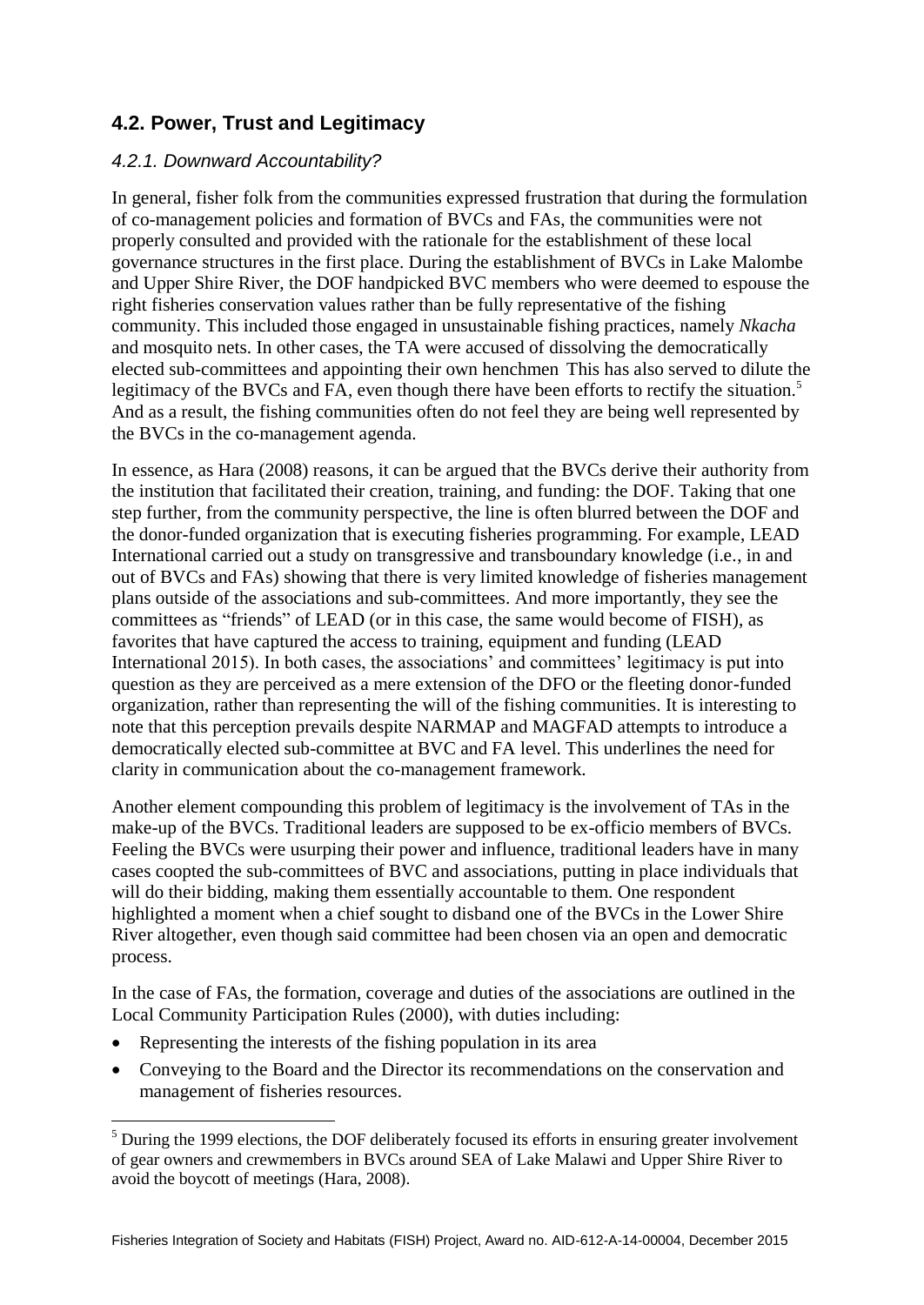Fisheries Associations are supposed to be based on fishing districts, and linked to TA jurisdictions, with traditional leaders also supposedly playing an ex-officio role. Members of the associations are elected from the BVCs sub-committees with the assumption that they represent fellow BVC sub-committee members as well as the entire fishing community. Like BVC sub-committees, they are supposed to be composed of the "fishing industry," implying fishers, traders, and processors: essentially a replica of a BVC sub-committee, but sitting above these in the clustered, organizational hierarchy. However, like BVCs, TAs historically co-opted the power and influence of these associations. In the case of Lake Chilwa, the Lake Chilwa and Mpoto Lagoon Fisheries Conservation and Management Association was made up almost entirely of TAs from the lake, none of whom were actual fishermen nor involved in the fishing industry (GOM 2009). This one FA represented all BVCs in the lake, but due to issues of accountability of finances (and perceived inability to "reach" all areas) the decision was made to have one FA per TA (e.g., Machinga East FA, Machinga West FA, Mwambo FA) in order to better monitor and hold them accountable. Whereas this elevates comanagement to an ecosystem approach based on district jurisdiction, too many FAs poses problems however in harmonizing proposed bylaws of all three FAs around the lake and makes the process of oversight by the DFOs that much more onerous. All three TAs around Lake Chilwa (during the study period) were in court injunctions (related to contestation for the position of chief) and so were not very active. This, coupled with the prolonged absence of District Councilors, meant the new FAs were actually able to operate independently.

### *4.2.2. Eroded Legitimacy, Eroded Trust*

The role of traditional leaders in co-management is still a polemic issue, and perhaps a pivotal one regarding the future of co-management in Malawi's fisheries. Whereas the Fisheries Policy ascribes them as having a role alongside LFMAs, some say the TA should not have a part to play given they do not fulfill the criteria of being a member of the fishing industry, are not elected members of the institutions and do not fully understand the issues pertaining to the sector. Others argue that traditional leaders can provide legitimacy and local empowerment to BVCs and FAs, but at the risk of becoming autocratic, unaccountable and undemocratic (Njaya 2007). This was reflected in the KIIs carried out during this study. The co-management fisheries policies perceive a joint role between LFMAs and TAs, especially local traditional enforcement. However, the general decentralization policies underpinning the move to a more democratic state essentially are sidelining the traditional leaders, providing them only with advisory roles. Nevertheless, this is not borne out in reality, with the TAs still wielding a lot of power through traditional courts backing up BVC bylaws and having great influence on the sector. This view is compounded by the fact politicians refer to TAs as the main local authority on development issues at the local level (Mangochi DFO 2015).

VHs/chiefs still play a pivotal role with regards to migrant fishers, for example, receiving an offering/*mawe* or tribute from the migrant fishers in the form of a bucket of fish per week in return for access to the lake for fishing. This is counter to the Fisheries Policy and Act that places that responsibility squarely on the BVCs and FA. This uncertainty has in turn undermined the BVCs' and FAs' authority and legitimacy and their ability to generate essential revenue to sustain their activities.

In Lake Chiuta on the other hand, fishers took it upon themselves to establish their own BVCs in 1995, without the support of the TAs (who were seen to support illegal seine and *Nkacha* fishers). As a result, the majority of the BVC members are fishers, and this is reflected in the effective enforcement of their own regulations and the subsequent recovery of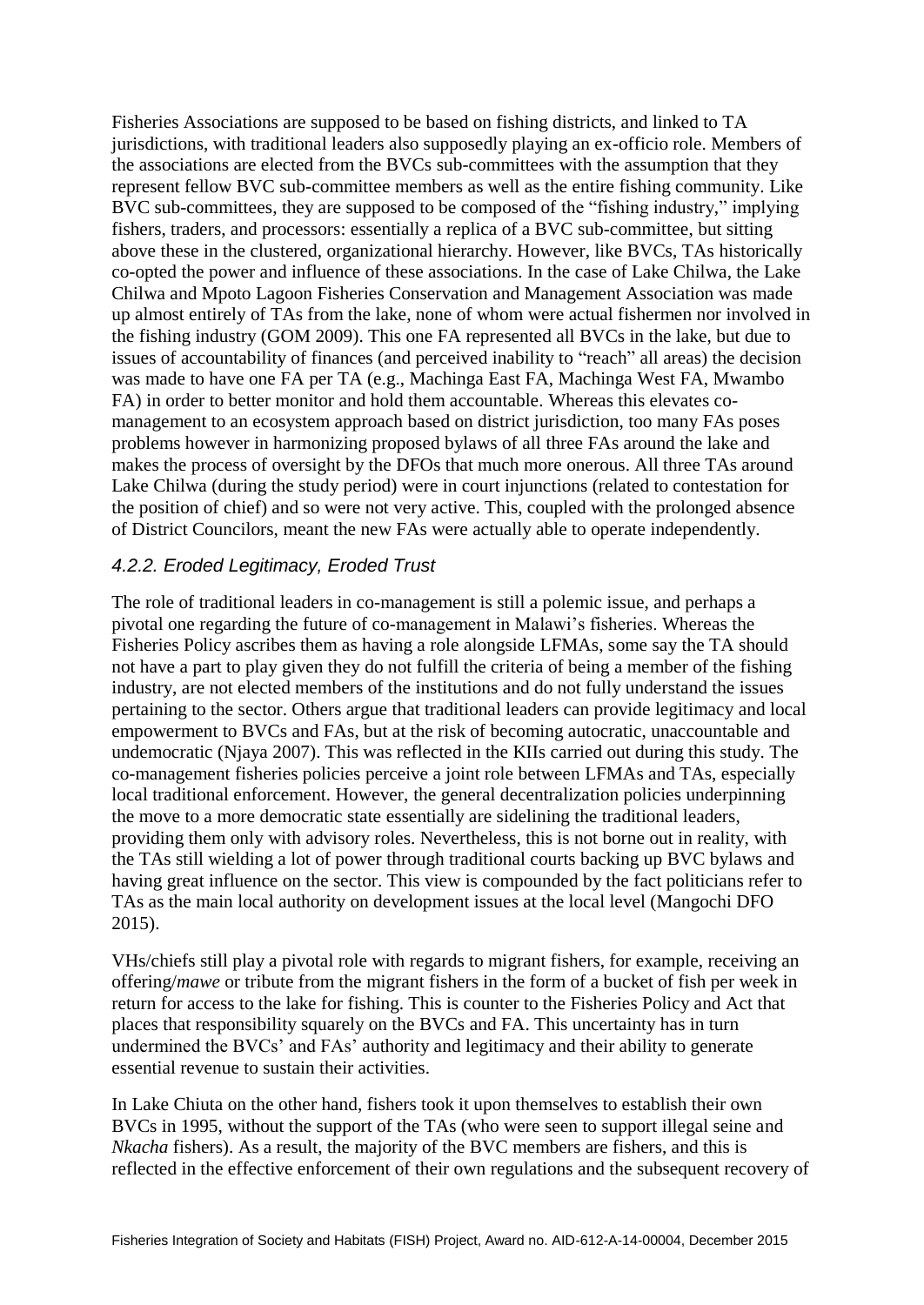the fishery (Russell & Dobson 2011). Regardless, there are still instances where illegal fishers are able to operate during closed season or using illegal gear by bribing TAs operating from the Mozambican side. Historically, there have been conflicts between Malawian and Mozambican fishers, resulting in the two governments signing a Memorandum of Understanding in September 2013 to work together towards the sustainable management of the lake fishery. However, illegal fishing, deemed to be carried out by Mozambican fishers, is still occurring (Lake Chiuta FA, 2015), and fishers feel the DOF is not making good on their agreement. It was also noted that the DFO Inspectorate Unit often tip the fishers off when an enforcement patrol is impending, in return for a bribe, unbeknownst to the BVCs. As a result, the latter are losing credibility and trust from their community.

As noted above, the lack of funding for DFO extension and enforcement officers has affected their ability to carry out their duties. Lacking fuel, motorcycles, and extension aides, extension officers are not able to visit the communities as often as required, eroding their legitimacy. Similarly, given the lack of fuel for their motorcycles, DFO enforcement officers in Lake Chilwa are not able to take confiscated nets back to the main office in Zomba as regulations dictate. Instead the illegal gear stays in the community, such as at the police office or chief's house, allowing the offending fisher to retrieve the illegal gear in return for a bribe. BVC members around Lake Chilwa voiced their frustration about the fact that DFO enforcement officers are based an hour away in Zomba. And, as a result of fuel shortages and lack of motivation, quite frequently the locally-based DFO extension officer must assume the enforcement role, thereby losing the trust of the fishers, not to mention negatively impacting their important extension work (i.e., a policeman cannot be respected as a teacher).

In SEA of Lake Malawi artisanal fishers ply the shallow waters of the lake while commercial trawlers work the deeper waters. The fisheries regulations in the area are based on the conservation of Chambo fish which breeds in the shallow waters, less than 18m. To that end, there is a closed season regulation for the artisanal fishery during the Chambo breeding season (November to December). However, commercial trawlers are not restricted to this closed season regulation as they are supposedly restricted to fishing in the deep waters 1.8km from the shore. But, due to lack of enforcement patrols, commercial trawlers are frequently seen fishing in the shallow waters and restricted no take zones (e.g., Area A) and are also alleged to be using undersized mesh nets. Artisanal fishers therefore protest when they see commercial trawlers illegally operating during the closed season in Area A. However, when this protest fails to deliver a response, BVCs and FAs are less motivated to participate in fisheries co-management activities as the perception is the DFO is not carrying out their mandate accordingly. Compounding the problem is the fact many of the smaller commercial trawlers are owned by local Members of Parliament (MPs) and/or allegedly are well connected to senior DOF officials who have a lot of influence. Similarly, MPs and Councilors often overrule the confiscation of gear for artisanal fishers that are within his/her constituency to curry political favor, eroding the legitimacy of the BVCs and DFOs.

### *4.2.3. Power Dynamics*

Responsibility sharing is the fulcrum of any co-management framework and with responsibility comes vested power. Before BVCs were established, traditional leaders were key to fisheries management, using traditional powers and customs to control access to the fishery resources. When co-management was instituted however, BVCs were (theoretically) granted more power regarding fisheries management (as per their roles and responsibilities outlined in the prior section), and often times this alienated the traditional leaders who saw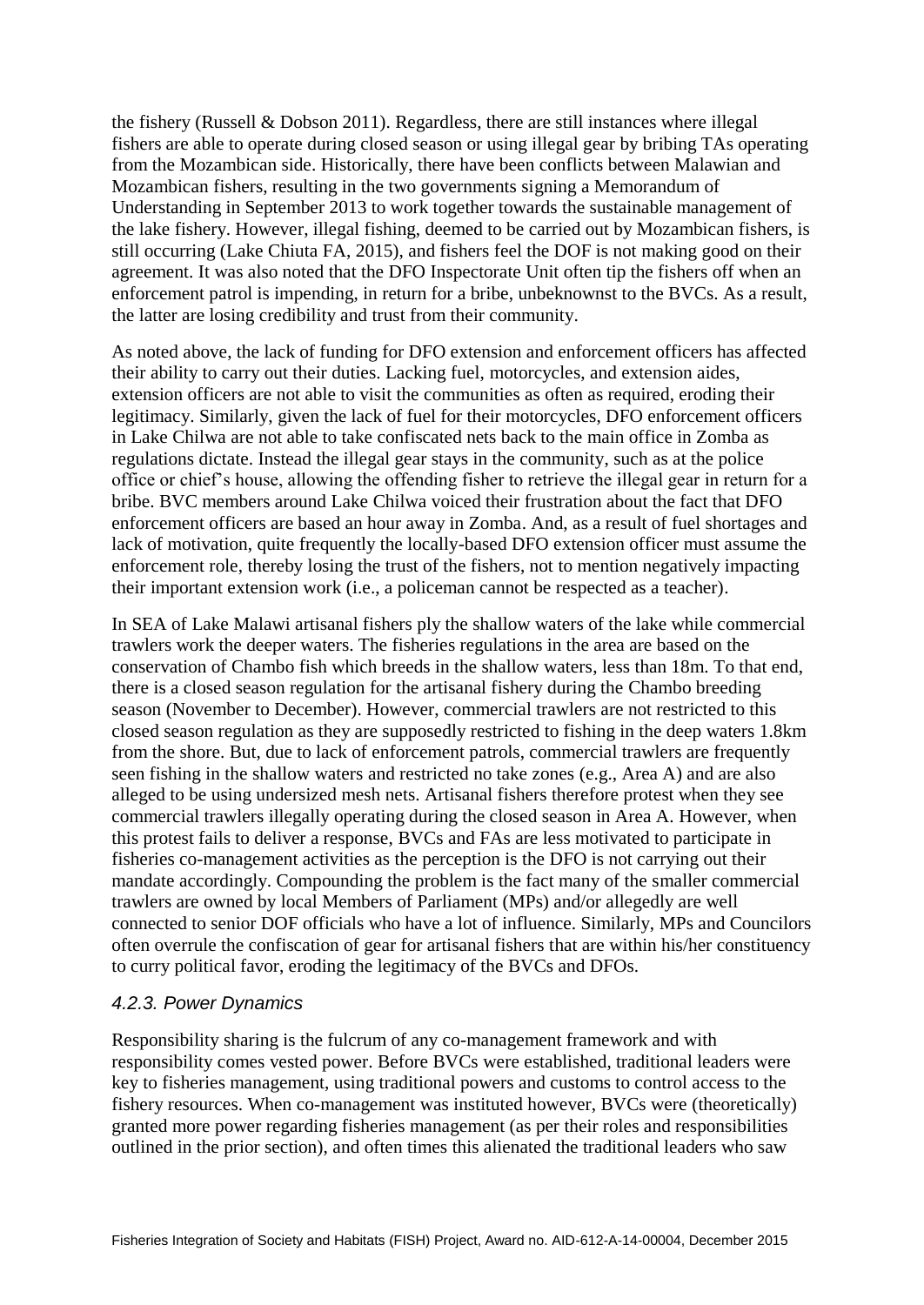their authority eroded over time as a result. This has created friction between the BVCs and traditional leaders ultimately hindering fisheries co-management.

As mentioned above, village headmen are ex-officio members in VDCs while group village headmen are ex-officio members of ADCs. These chiefs also act as judges in local civil courts using their interpretation and application of customary laws, even though by law fisheries offenses can only be tried in Magistrate courts (Nunan et al. 2015). Chiefs mete out fines and penalties on illegal fishers in Traditional courts and village customary courts under the guise of the Local Government Act, effectively supporting the bylaws. The latter however only allows traditional leaders to impose non-monetary sanctions, usually livestock (e.g., chicken, goats, cattle) or penalties that cannot exceed the regulations. However, fishers generally do not have the livestock to pay these fines and so ultimately monetary fines are becoming the norm. But, the TAs power and respect under customary law should not be underestimated and has great reach, with the ability to even contradict enforcement by DFOs, particularly for illegal fishers within their area. For example, in Lake Malombe, a lady who wanted to join a FISH-related activity that was reserved for BVC members only (allegedly to take advantage of the allowance/per diem) was removed by the Fisheries Officer. However a traditional leader found out and threatened to "tear down" the BVC if she was not allowed to take part in the activity.

TAs therefore still have a lot of power and influence vis-à-vis the co-management framework. However, there are other vested powers at play, including the DOF and local politicians. The latter are known to use their positions of power to garner political capital. For example, there was an instance where, at a closed season ceremony in the Upper Shire area, VHs spoke about the poverty and hunger in the local communities and, as a result, the local MP declared unilaterally that the fishery would NOT close for the season. Similarly, MPs have spoken against the increase in fines/penalties for illegal fishing calling them "abusive" (under the new Fisheries Act, fines are up to 10–100 times greater than before) in order to placate their constituency (Chirwa 2015).

The DOF has also retained a lot of power over fisheries co-management. As noted earlier, the Director of Fisheries has the ultimate authority to delegate powers to appoint "honorary fisheries officers" to enforce fisheries regulations, but to date has not yet exerted this authority. As Wilson (2015) indicated, the draft of the Fisheries Conservation and Management (Local Community Participation) Rules 2000 was done with limited consultation of the BVC. Coupled with this, the Director of Fisheries is also empowered to develop local management plans that can be imposed unilaterally (Njaya 2007).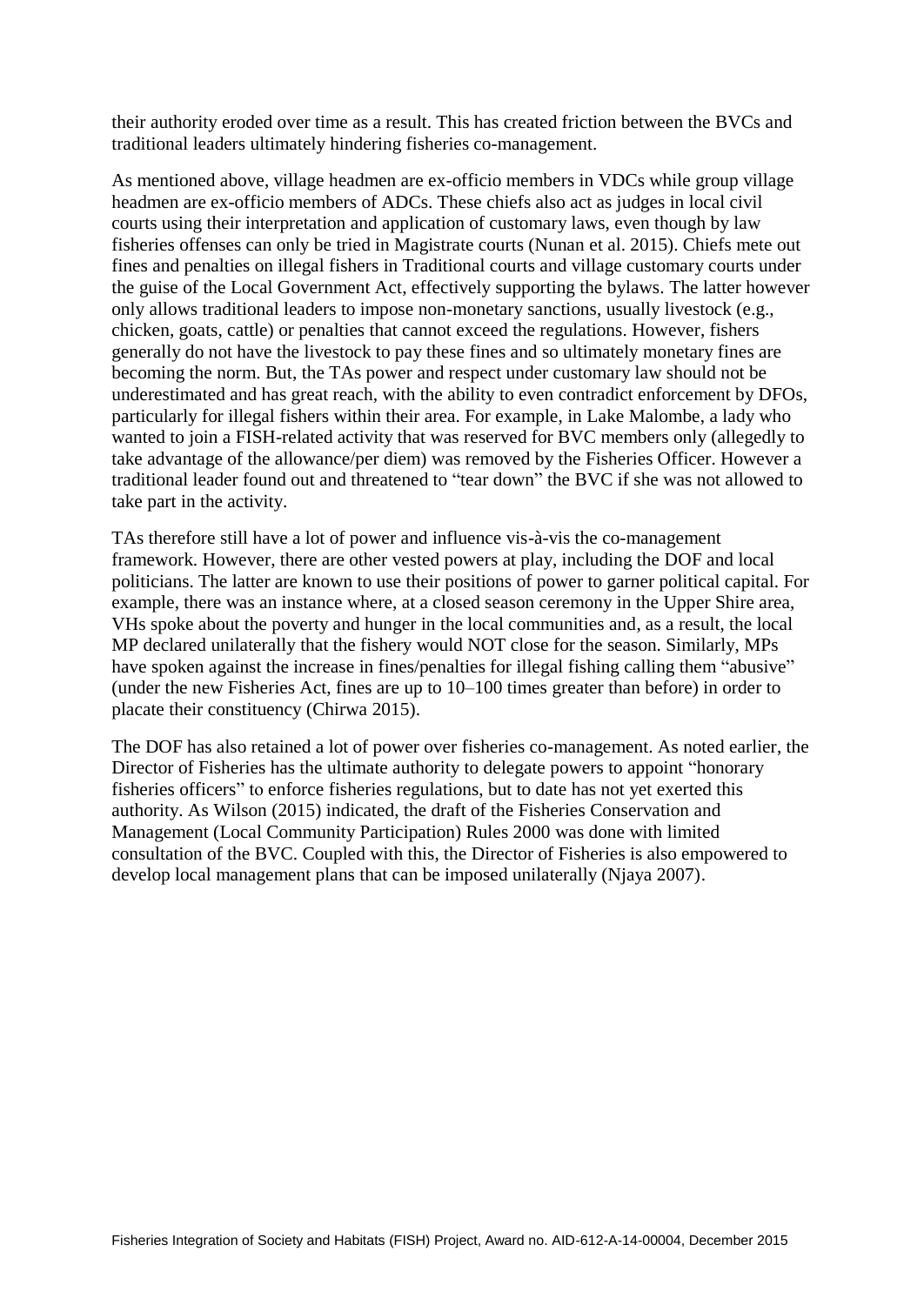## <span id="page-24-0"></span>**5. Recommendations**

## <span id="page-24-1"></span>**5.1. Institution Building**

The following are needed to resolve the institutional empowerment of the LFMAs.

- a. Cluster all BVCs under an FA located at the fishing district level (i.e., responding to a District Assembly) to empower a greater advocacy and lobby force beyond that of the meager powers of an individual BVC.
- b. The BVCs need to be formally constituted as per the six policy steps. However, doing this for all BVCs would be tedious, time consuming, and result, as before, with a very limited coverage and capacity building, given the high level of funding required. There is a need to focus on empowerment of community structures based on an ecosystem-based approach (as in the FISH TOC) whereby one FA governs a water body (an entire ecosystem) and is made up of a cluster of BVCs that share the same water body.
- c. Each FA should have one constitution for the whole ecosystem, with one ecosystembased management plan, one set of universal bylaws embedded in the regulations, and one ecosystem-based management agreement, applicable to all BVCs nested under the FA.
- d. The FA becomes the nested BVCs' legitimate representation at fishing district and DOF level, and all BVCs aligned under the FA agree to abide by the same code of conduct and sanctions, as in the combined bylaws, and solicit support from LGA, TA, and DOF to provide enforcement backing.

## <span id="page-24-2"></span>**5.2. Tackling the Funding Gap**

The following are recommendations to resolve the funding gap of the LFMAs.

- a. Interventions could focus efforts on bolstering the revenue generating activities of BVCs and DFOs, such as developing participatory FA-level bylaws that are embedded in implementing the laid down regulations, but with local fees and fines.
- b. Resuscitate "Permit Books" for migrant fishers as a revenue stream.
- c. Establish a revolving FA Fisheries Fund that provides a much needed revenue stream for its partner BVCs.
- d. Conduct a strategic economic assessment of the fishery, its value chain, allied industries and food security value, and cost to the state to replace this and the nutritional values if the fishery is gone. A holistic overview has to be developed to advocate for a greater allocation to DOF and districts.
- e. As the iterative APEA process takes course, it will be imperative to identify the right institution/individuals at the district and central levels that have influence on the budget for capture fisheries to better focus/guide advocacy efforts encouraging greater budget allocation to the subsector that is reflective of the actual economic value of the fisheries subsector to the national economy.
- f. Wherever possible, interventions at BVC and FA level should be carried out without the doling out of allowances and per diem that ultimately result in perverse incentives to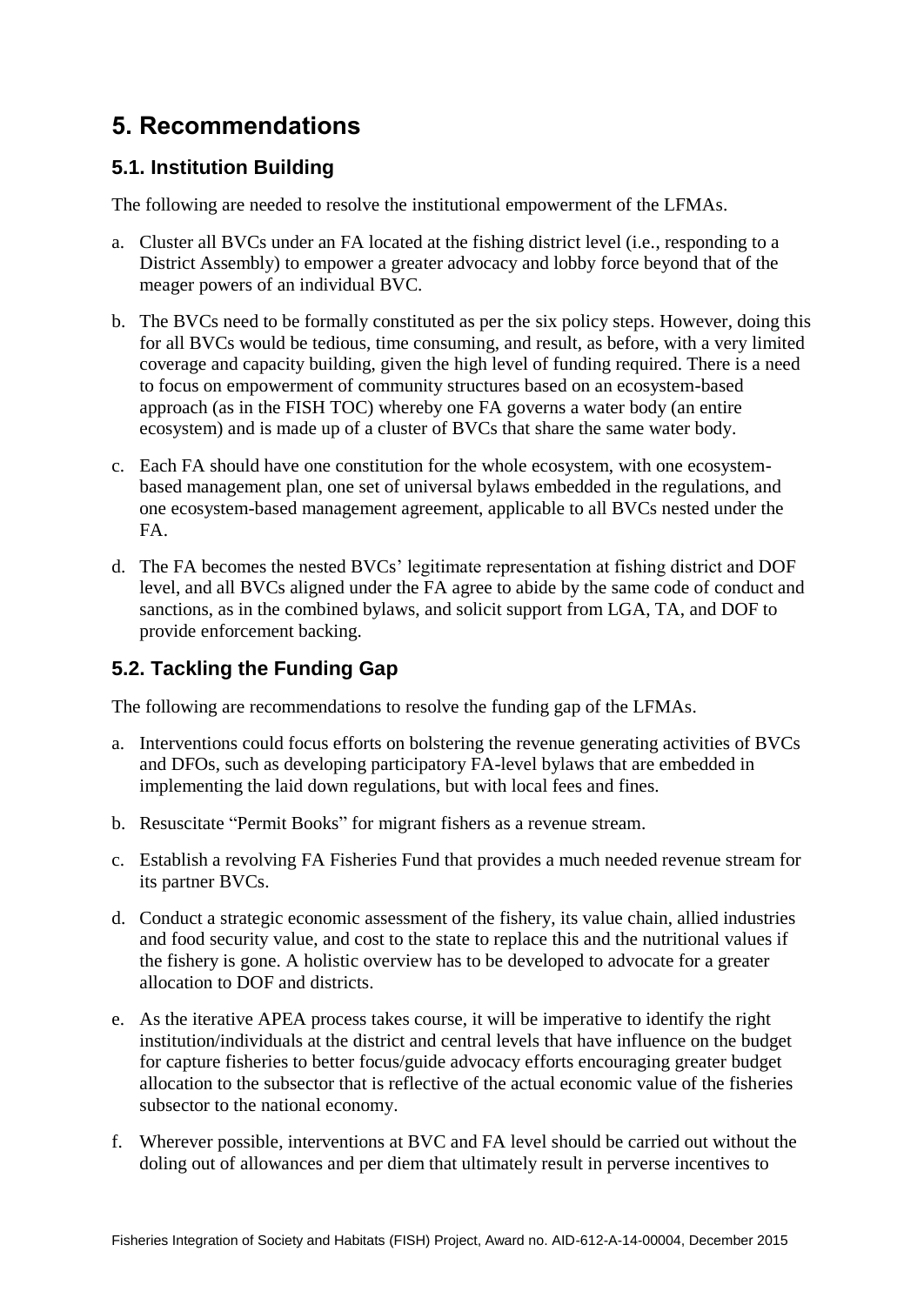participate in co-management by those in power, not those who are relevant for and necessary to its success.

- g. Explore options for connecting BVCs to village savings and loan associations at the village level that allow BVCs to not have to borrow funds from local businessmen and gear owners and thereby not be beholden to these vested interests and their exorbitant interest rates. This will allow greater independence of the BVCs and allow them to focus on downward accountability to the fishing community at large.
- h. BVCs and DFOs require financial management skills in order to better manage the scarce financial resources they have at their disposal, including fundraising skills allowing them to get funding from other sources and be less dependent on donors and the state.

## <span id="page-25-0"></span>**5.3. Co-Management Specific Capacity Building**

The following are needed to increase the capacity of the LFMAs.

- a. Training BVC and FA members, subcommittee members, and DFO staff in the basic elements of co-management, particularly in the six steps to institutionally empower them as stipulated in the Policy and Act, is essential. This could include the legal requirements for registering BVCs and FAs, the means to define area of jurisdiction, resource assessment, templates for management plans, bylaws, and agreements.
- b. Introduce new skill sets (given the new responsibilities under co-management) for BVC and FA subcommittee members and DFO staff around law enforcement (especially when faced with retributions from neighbors/family arrested), conflict resolution, consensus building, and leadership skills. For example, DFO extension officers must be trained to ONLY carry out their extension services and not play the role of enforcement officer as this minimizes their legitimacy in the eyes of the fishing community.
- c. Update the co-management manual and tailor it to FAs, including outlining BVCs and DFOs specific co-management functions. Doing so can avoid brain drain and the loss of institutional memory and knowledge.

## <span id="page-25-1"></span>**5.4. Clarifying Roles and Responsibilities**

The following are needed to assure the effective involvement of LFMAs in co-management.

- a. Facilitate the development, approval (by Local Government Act), and signature of bylaws that are devised by and for the fishers to assure their compliance to the regulations (i.e., the bylaws are actual copies of the regulations as pertains to the ecosystem in comanagement and reflect local agreed sanctions, fees, and fines as penalties for infringement under customary law).
- b. Facilitate the signature of Management Plans by the Director of Fisheries. This process must be depoliticized and based on agreed jurisdiction of boundary and resources and on biological principles (e.g., explaining why fishers should not harvest juvenile fish, *Usipa*  and *Chambo*). These plans must be developed with the stakeholder's participation *wherever possible* (i.e., participatory research, as per below) and/or widely explained to develop understanding so as not to be seen to be advocated by the project and solely driven by DOF at the central level.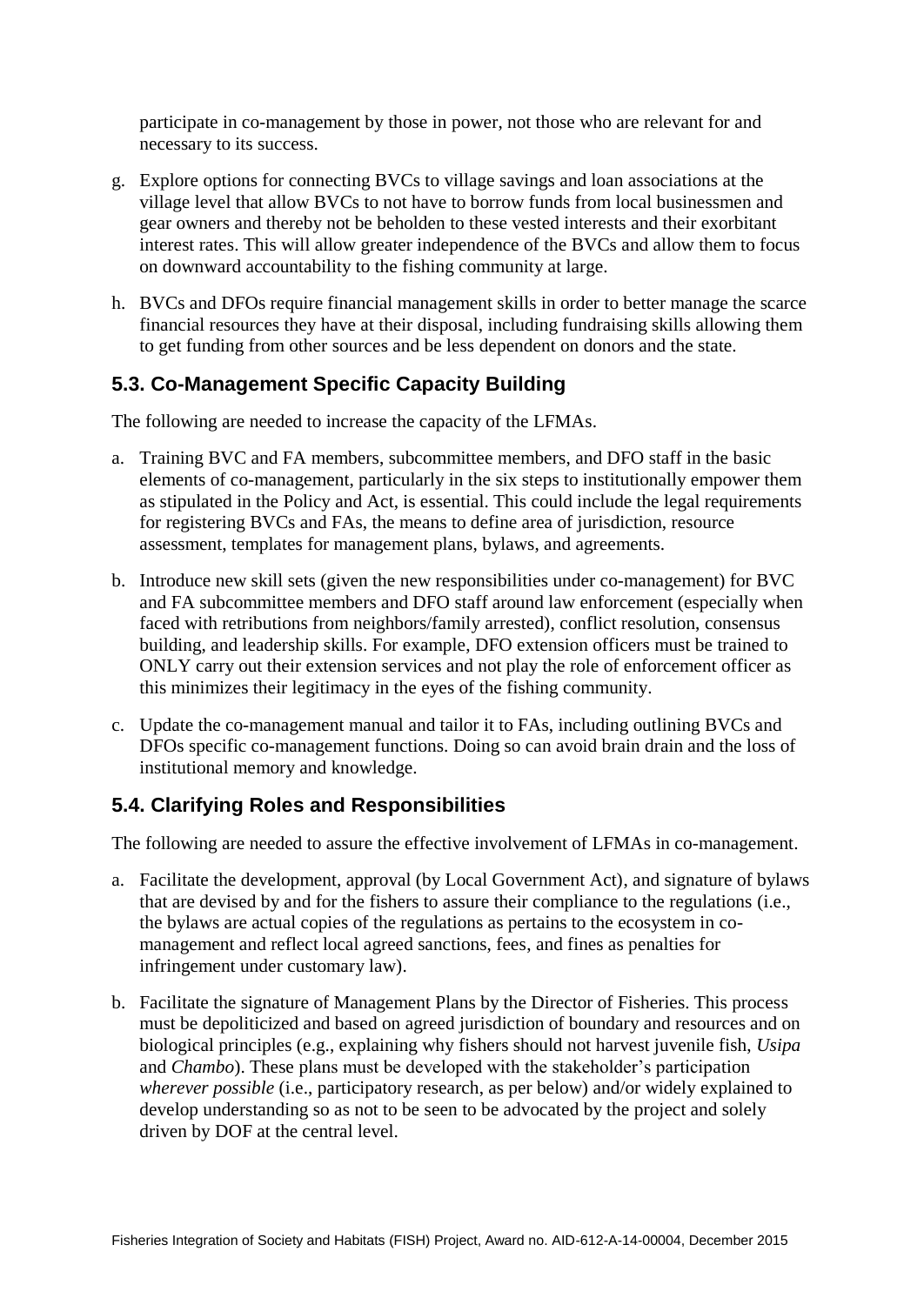- c. The issue of enforcement patrols and confiscation of illegal gears is a polemic one that is having a detrimental impact on co-management. Clarity in this regard is key; the FA Manual should outline where TAs, DFOs, FAs, and BVCs can impose a fine or dispose of the offending gear. Transparency in these transactions is paramount.
- d. A basic user-friendly "Fisheries Policy and Fisheries Conservation Management Act brief" should be produced and disseminated to assure that all stakeholders involved in comanagement are aware of its six policy principles and of their discrete roles and responsibilities, thereby avoiding conflict at the margins. This may also require it to be infographic-heavy to cater for illiterate fishers and use other forms of media for wide coverage, but also explained at higher level to guide political decision making.
- e. The potential for "quick wins" in the community (e.g., building latrines, school block, family planning, seeds for crops) that are seen as directly correlated to the effective running of the BVCs can create buy-in for long time horizon sustainable fisheries management goals (increased stock and greater diversity). These can be modeled on Population, Health and Environment (PHE) projects that occur worldwide (e.g., focus on the bilharzia link and make the causal link between high HIV/AIDS and bilharzia prevalence in the communities).

## <span id="page-26-0"></span>**5.5. Redressing the Power Dynamics**

There are opportunities to ensure a proper balance of power among co-management stakeholders.

- a. Assure free, fair, and open elections for BVC sub-committee members to ensure proper representation of the fishing industry/community, particularly giving credence to the subcommittee to regulate fishers that are seen to be using illegal or unsustainable fishing methods. These vested interests have to be accounted for in BVCs if there is any hope of re-incentivizing them.
- b. TAs cannot be marginalized in any type of co-management scenario because they have great influence and can be disruptive. Work to bring them into the fold wherever possible and assure that they understand their role in the co-management process. While the case of Lake Chiuta, where TAs are not involved in running the BVC, is a role model, this may not be advantageous in other waterbodies where TAs wield more power and influence. Each lake may necessitate its own discrete interventions between TAs and FAs, with slightly different fees and fines for bylaws, dependent on the stakeholders' disparate views and incentives.
- c. The Fisheries Science and Technical Advisory Panel (FSTAP) should include in its agenda, scope to address the power dynamics of the FA and its nested BVCs, reviewing progress made by FISH and institutionalizing the outcome as a learning process to revise the PFM policy, where needed. This FSTAP could be linked to the Fisheries Fund that is mentioned in the policy, but is as yet non-functional.
- d. Capitalize on opportunities for participatory research (e.g., fish sampling/recording) to build trust among DFOs, FAs, and BVCs and the fishing community while at the same time building their capacity and collective decision-making towards a common goal. This is a goal that can be more short term and realistic and, therefore, attainable, as opposed to only focusing on enforcement, and would give the LFMA members better insight into the dynamics of their fishery and its management.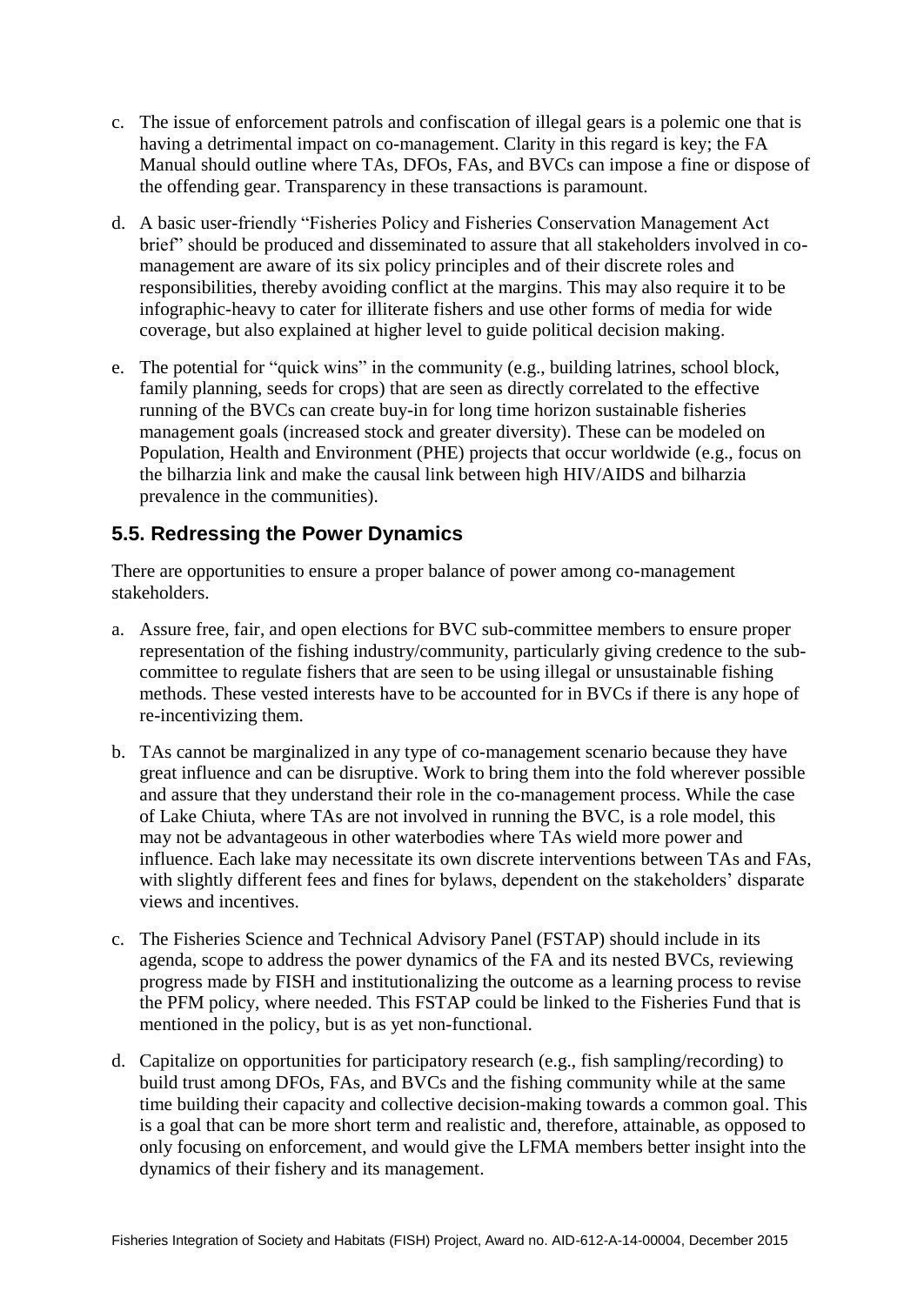## <span id="page-27-0"></span>**6. Conclusion**

Conflict has gone hand-in-hand with fisheries co-management in Malawi to date. Conflict has been the *motivation* for communities to become more active in co-management and work collaboratively to manage the fisheries. The FA in Lake Chiuta, for example, worked to promote co-management, including the banning of illegal *Nkacha* fishers, after observing that they were depleting fish stocks. In SEA of Lake Malawi, the BVC and FA confiscated illegal fishing gear, while in Lake Chilwa, FA-led patrols have been instrumental in implementing closed-season regulations and curtailing fishing with under-meshed gears. In the Cape Maclear area of SEA of Lake Malawi, the FA and BVC have worked together to enforce their locally instituted rules to protect their fish stocks, including banning destructive fishing practices (e.g., *Nkacha* fishery) in their areas. In this case, members of the FA are working with BVCs to keep to strict fishing regulations, supported by the traditional leader of the area. Their work is reinforced by the presence of Lake Malawi National Park rangers that work to uphold the strict national park regulations (e.g., no fishing within 100m of the shore).

Trust is an essential prerequisite to fisheries co-management, as noted in the prior section. DFO extension workers can better carry out their work and have greater reach if there is trust between them and the fishing community/BVCs. But, the latter must see the value of the services being offered by the extension officers; they must then be able to better manage the fishery armed with this knowledge to ultimately result in direct output improvements. There must be trust in the institution as a whole (i.e. the DFO) but also the individuals (i.e. the DFO extension officer and enforcement officer). This trust can be earned on a peer-to-peer level, but ultimately is directly correlated to the quality of the service provided to the fishing community/BVCs/FAs. Thus, DFO enforcement and extension officers must be better equipped and have the necessary skills to engage with the fishing community and resolve conflicts in a timely manner. In short, mechanisms must be put in place to ensure a sustained mobilization of financial and technical resources to the co-management effort.

However, in general the costs associated with fisheries co-management have actually discouraged stakeholders from any active engagement (outside of donor-funded projects) in recent years. In turn, this has created a leadership vacuum and hindered collective action and the effective implementation of co-management itself. The transition to co-management created space for new leaders and processes of power to emerge, as expected given the policy's main goal (i.e., the formation of LMFAs/BVCs/FAs). But, in the case of the SEA of Lake Malawi and Lake Chilwa, conflict arose *because* of the introduction of co-management and the usurping of powers from historically vested interests.

Malawi's Fisheries and Aquaculture Policy (2012) points to the fact that the DOF is striving towards transferring the control of the fisheries sector by "establishing community property regimes whereby empowered fishing communities and other stakeholders [take a leading role in, and] are responsible for formulating fisheries by-laws, management plans and signing management agreements with district councils in a decentralized framework." That said, the support for sector downward accountability has not come with parallel commensurate financial and human resources, at least after the donor-funded projects supporting the process ended in 2004. The decentralization process was designed, in essence, to devolve power to elected local government structures (i.e., District Assemblies) and move away from customary law and TA leaders. Coupled with the ten-year local government election hiatus and resulting lack of sitting District Councilors, the TAs have in many cases actually assumed more power than expected or warranted. This has created a sense of ambiguity regarding the role of the District Assembly (and its associated ADCs and VDCs) vis-à-vis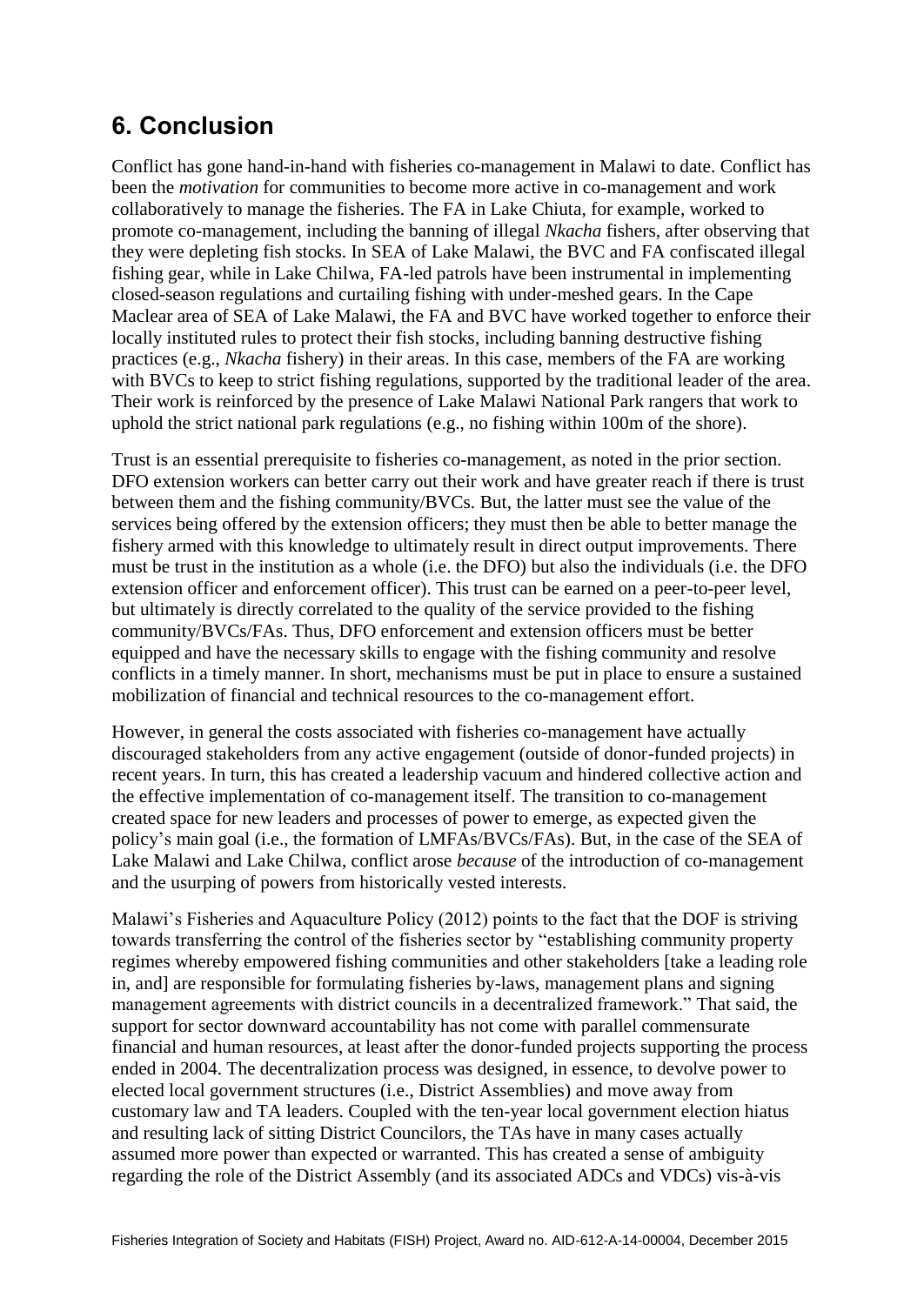fisheries co-management. The ten-year absence of District Councilors also resulted in bylaws (developed as part of this drive to co-management by the newly formed BVCs and FAs in Lakes Chilwa, Chiuta, and Malombe) not being endorsed. While the establishment of bylaws are meant to empower resource users to look at what is affecting the fisheries sector and facilitate the proper management of the resources, without the endorsement of the District Assemblies they are another source of ambiguity and therefore conflict. Meanwhile, illegal fishing practices are still employed, with vested powers benefiting as a result. However, with local government elections having already taken place and District Councilors in place, there is a prime opportunity to "operationalize" these bylaws and collaboratively develop new ones.

The fishing sector and allied industries could be worth economically just under USD 1 billion and an unmeasurable value in replacement cost if it were depleted, in terms of the national worth as food security and nutrition. The implication here is that funding for the sector is disproportionately low compared to its gross national value and there is a need to address the FISH project TOC by sharing this information with decision makers of the need to proportionately and financially support the state's shared role in co-management, especially to provide enforcement so as to partner, empower, and backstop BVC/FA structures.

Ultimately, fisheries co-management has varied greatly between water bodies and communities in Malawi, with power dynamics manifesting themselves in different ways. This will necessitate any interventions to be tailored to the discrete waterbody, leveraging the particular champion of co-management in the area, be it a traditional leader, DFO, BVC, or FA chairman. However, it is imperative that vested interests in the fisheries sector be adequately represented by the BVCs and FAs, even if they are deemed to be unsustainable or even illegal.

In conclusion, empowerment of co-management rests on the institutional strengthening of the LFMAs, and this is seen as requiring the adoption of an ecosystem-based approach. Thereby, one FA governs a cluster of BVCs around one waterbody, that has a constitution, clearly defined boundaries and resource assessment, a management plan, bylaws, and management agreement that governs all BVCs that have agreed to abide by it, and are nested under the authority and domain of one FA. The FA becomes the BVCs' legitimate representation at district, TA, and DOF level, and all abide by the same code of conduct and sanctions. This calls for a re-election of all FAs and BVCs to re-instate the sub-committee legitimacy.

The FAs are supported at the LGA, TA, and DOF levels to provide enforcement backing to the BVCs and can collect their own fees and fines to self-fund activities. The fishery is included in the local development plans at district, area, and village level, and the FA is supported by central government allocation of budgets, which in turn need to be increased to acknowledge the key role fisheries play in economy and nutrition. To ensure success, capacity building is needed, as is mass awareness of the role of PFM to dispel any myths and right any misconceptions. Finally, the sharing of responsibility between the DOF, FAs, BVCs, TAs, ADCs, and VDCs needs to be established with defined sharing of "powers" to enforce the law, agree how to have a common strategy in unity, tackle illegal gears, prevent illegal mosquito net use, and restrict undersized fishnets. All the interviews point to a need for high-level political will to enforce the law and for awareness raising to clarify any biological naivety among decision makers, ultimately creating an awareness of the need to enforce the law to ensure sustainability.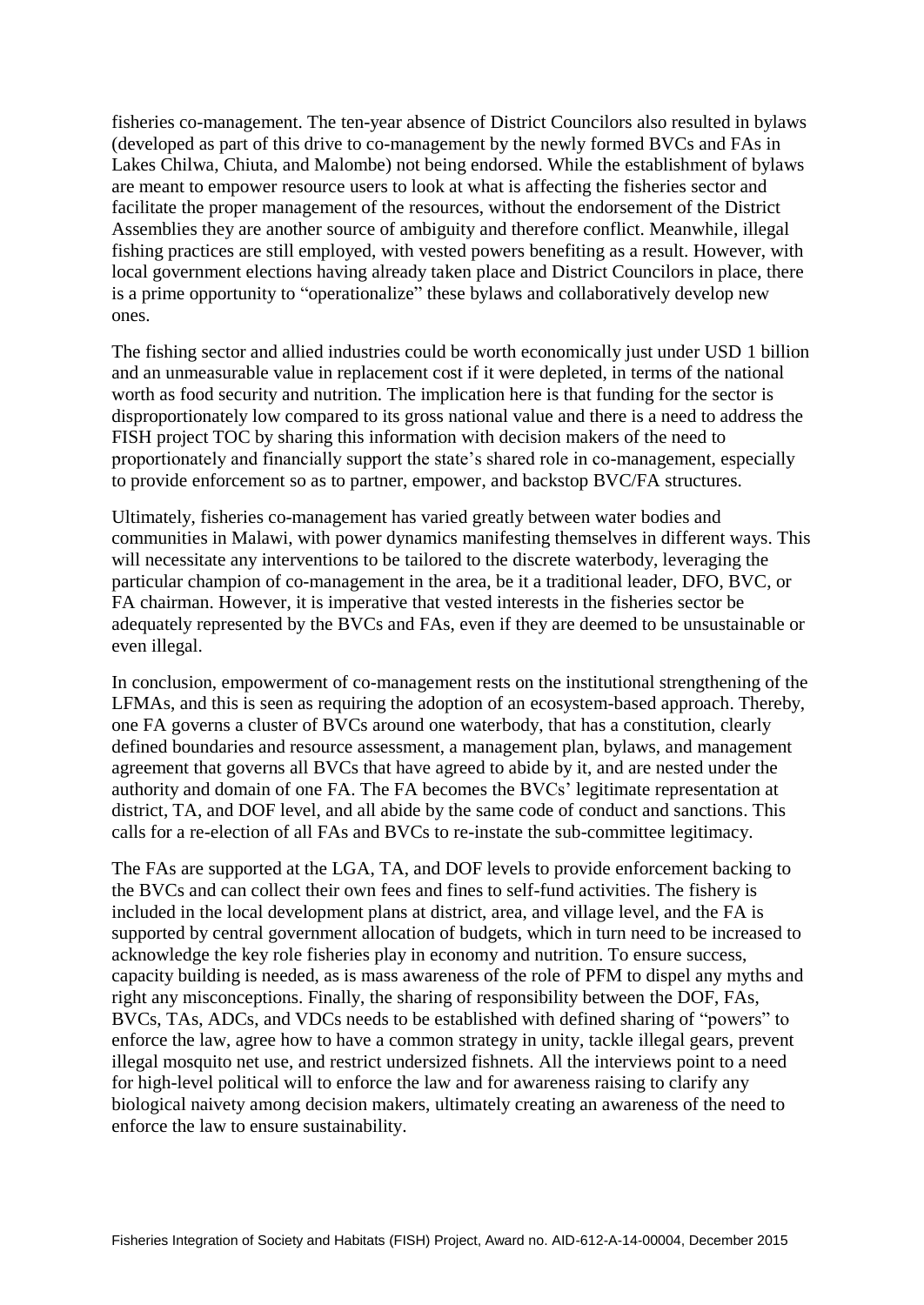## <span id="page-29-0"></span>**References**

- Bell, R. H.V., & S.J. Donda. 1993. Community Fisheries Management Program: Lake Malombe and Upper Shire River Consultancy Report. Mangochi: Government of Malawi, Department of Fisheries and the Malawi–Germany Fisheries and Aquaculture Development Project (MAGFAD).
- Bland, S.J.R. (1992). Community Based Management for the Fisheries of Malawi. London: OAD.
- Banda, M., D. Jamu, F. Njaya, M. Makuwila, and A. Maluwa (eds.). 2005. The Chambo Restoration Strategic Plan. World Fish Center Conference Proceedings 71, page 112.
- Chirwa, personal communication, April 27, 2015.
- Donda, S. J., & F.J. Njaya. 2007. Food security and poverty alleviation through improved valuation and governance of river fisheries in Africa. Comanagement in Malawi: an analysis of the underlying policy processes. Fisheries Department, Mangochi and Lilongwe, Malawi.
- Ferguson, A., & B. Derman. 2000. Writing about Hegemony: Development Encounters in Zimbabwe and Malawi. In P. Peters (Ed.), Development encounters: Site of participation and knowledge mass. Harvard: Harvard University Press.
- GOM. 2000. Fisheries conservation and Management Act 1997. Revised community Participation Fisheries Act. Zomba: Government Printers.
- ---. 2009. Lake Chilwa and Mpoto Lagoon Fisheries Management Plan.
- Hara, M. 1996. Problems of introducing community participation in fisheries management: Lessons from Lake Malombe and Upper Shire River (Malawi) participatory fisheries management programme. *South African Perspective* 59:10–24
- Hara M. 2008. Dilemmas of Democratic Decentralisation in Mangochi District, Malawi: Interest and Mistrust in Fisheries Management. Conservation & Society 2008;6:74-86
- Hauck, M., & M. Sowman. 2001. Coastal and fisheries comanagement in South Africa: an overview and analysis. *Marine Policy* 25(3):173–185.
- Lake Chiuta FA, personal communication, August 15, 2015.
- LEAD International, personal communication, April 28, 2015.
- Machinga DFO, personal communication, April 27, 2015.
- Njaya, F.J. 2007. Governance challenges for the implementation of fisheries comanagement: Experiences from Malawi. *International Journal of Commons* 1(1):121–139.
- Nielsen, J., & T. Vedsmand. 1999. User participation and institutional change in fisheries management: a viable alternative to the failures of 'top-down' driven control? *Ocean & Coastal Management* 42(1):19–37.
- Nunan, F., M. Hara, & P. Onyango, P. 2015. Institutions and co-management in east african inland and malawi fisheries: a critical perspective. *World Development* 70:203–214.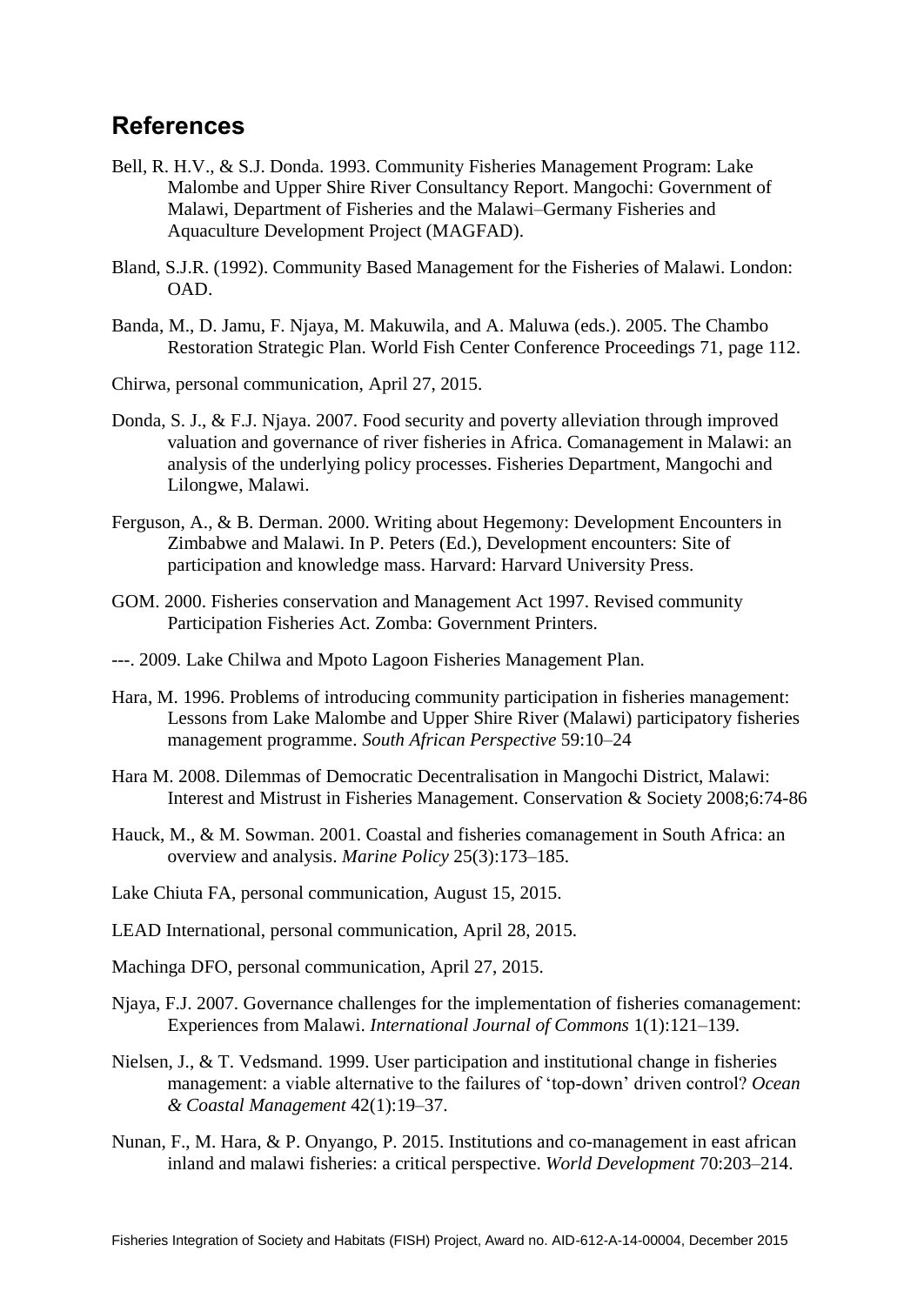- Pact. 2014. Applied Political Economy Analysis: A tool for analyzing local systems. Washington, D.C., U.S..
- Ribot, J.C. 2004. Waiting for democracy: the politics of choice in natural resource decentralization. World Resources Institute, Washington, D.C., U.S..
- Scholz, U., F.J. Njaya, S.K. Chimatito, M. Hummel, S.J. Donda, & B.J. Mkoko. 1998. Status and prospects of participatory fisheries management in Malawi. Paper presented at FAO/ODA experts consultations on inland fisheries enhancements, Dhaka, Bangladesh.
- Song, A., & R. Chuenpagdee. 2010. Operationalizing governability: a case study of a Lake Malawi fishery. *Fish and Fisheries* 11(3).
- Tambulasi, R.I.C., & H.M. Kayuni. 2007. Decentralization opening a new window for corruption: An accountability assessment of Malawi's four years of democratic local governance. *Journal of Asian and African Studies* 42(2):163–183.
- Unsworth et al. 2013. The case for thinking and working politically: The implications of 'doing development differently.' Development Leadership Program, University of Birmingham, U.K.
- Wilson, John, personal communication, April 28, 2015.
- World Bank (2013). Basic Agricultural Public Expenditure Diagnostic Review (2000–2013). Malawi, November 2013.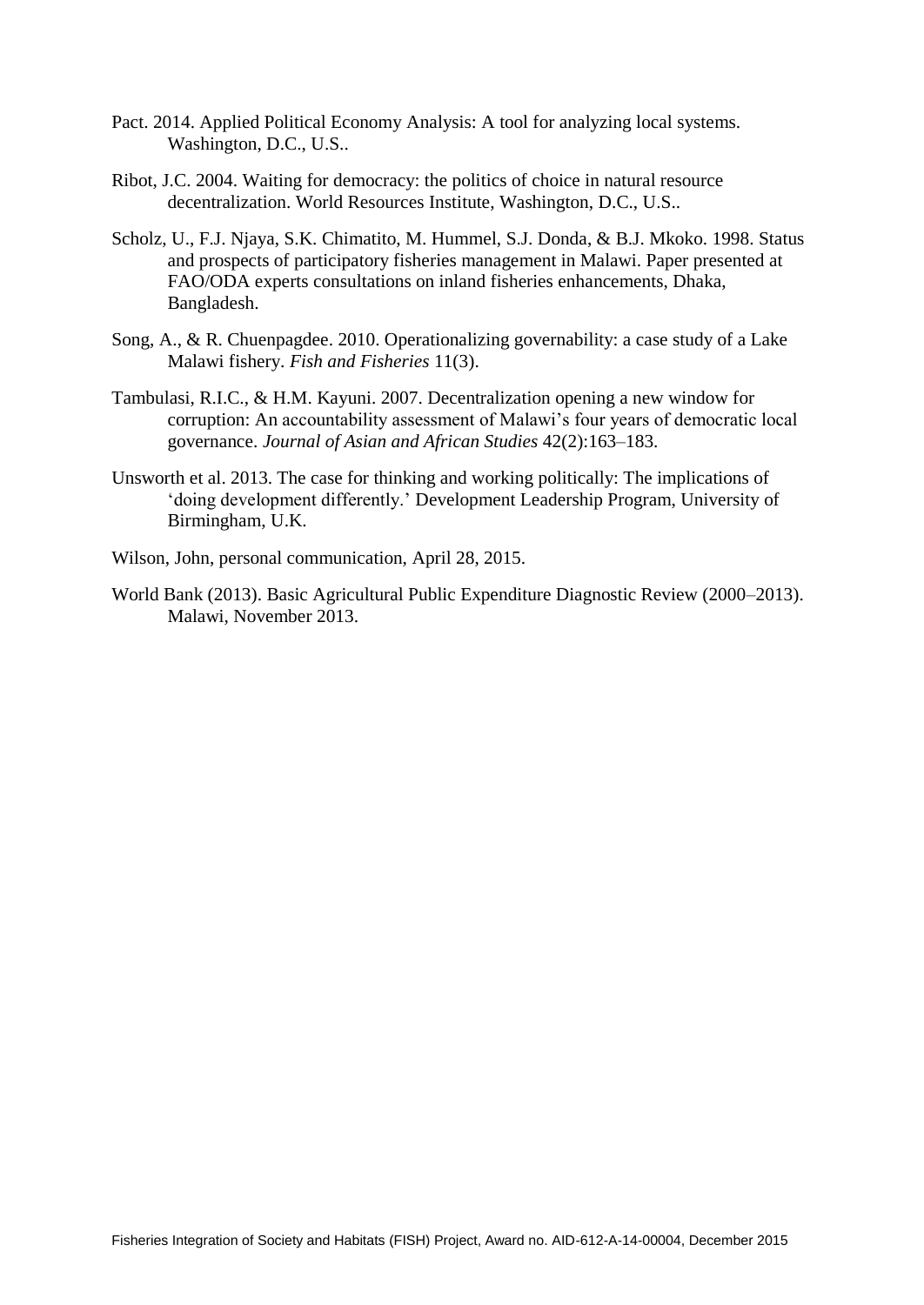## <span id="page-31-1"></span><span id="page-31-0"></span>**Annex 1: Semi-Structured Interview Guide for Government Respondents**

**Opening**: Introduce FISH, explain purpose of research (reference summary sheet) and that findings are to be kept anonymous.

- **1.** We are seeking to understand how PFM policies are made and implemented in target areas (4 lakes). **How are you / your agency involved in PFM?**
	- Role in policy development
	- Role in implementation / enforcement
	- (If not personally involved) specify who (name, position) is responsible

### **2. How do you collaborate with other ministries on PFM policy?**

- Specify formal mechanisms (inter-ministerial working groups, task forces, national targeted programs…)
- Informal collaboration?
- Specify who (name, position) is responsible for this collaboration
- **3. How do you work with sub-national government agencies on PFM policy?**
	- Specify which agencies at which  $level(s)$
	- Supervision / enforcement / state management roles?
	- Capacity building roles? Are needs being met?
- **4. How do you engage with international agencies and donors on PFM and other topics?**
	- Bilateral/multilateral (WB, ADB) donor projects implemented by respondent's agency
	- Workshops, training, capacity building?
	- Examples of multi-stakeholder groups involving govt., non-govt. and/or donor agencies? (i.e., technical working groups)
- **5. Do you think existing PFM laws and regulations in your country are effective** (both content of laws and implementation)**? Why or why not?**
- **6. What could be done to make PFM laws and regulations more effective?** Ask for 1-2 key changes that would improve effectiveness.

### **7. How is PFM policy implemented and enforced?**

- Who is responsible for implementation and enforcement (which agencies at national and sub-national levels)
- Identify gaps in implementation and enforcement  $\rightarrow$  probe for explanations and reasons why this is the case
- **8. How do you engage with the public about PFM and fisheries policy development?** 
	- Formal channels? (laws and regulations mandating consultation)
	- Relations with media / NGOs / community groups?
	- How women and youth groups participate
- **9. How often does public consultation on PFM and related policy topics take place?**  Regularly at fixed times / frequently when the need arises / sometimes / occasionally / never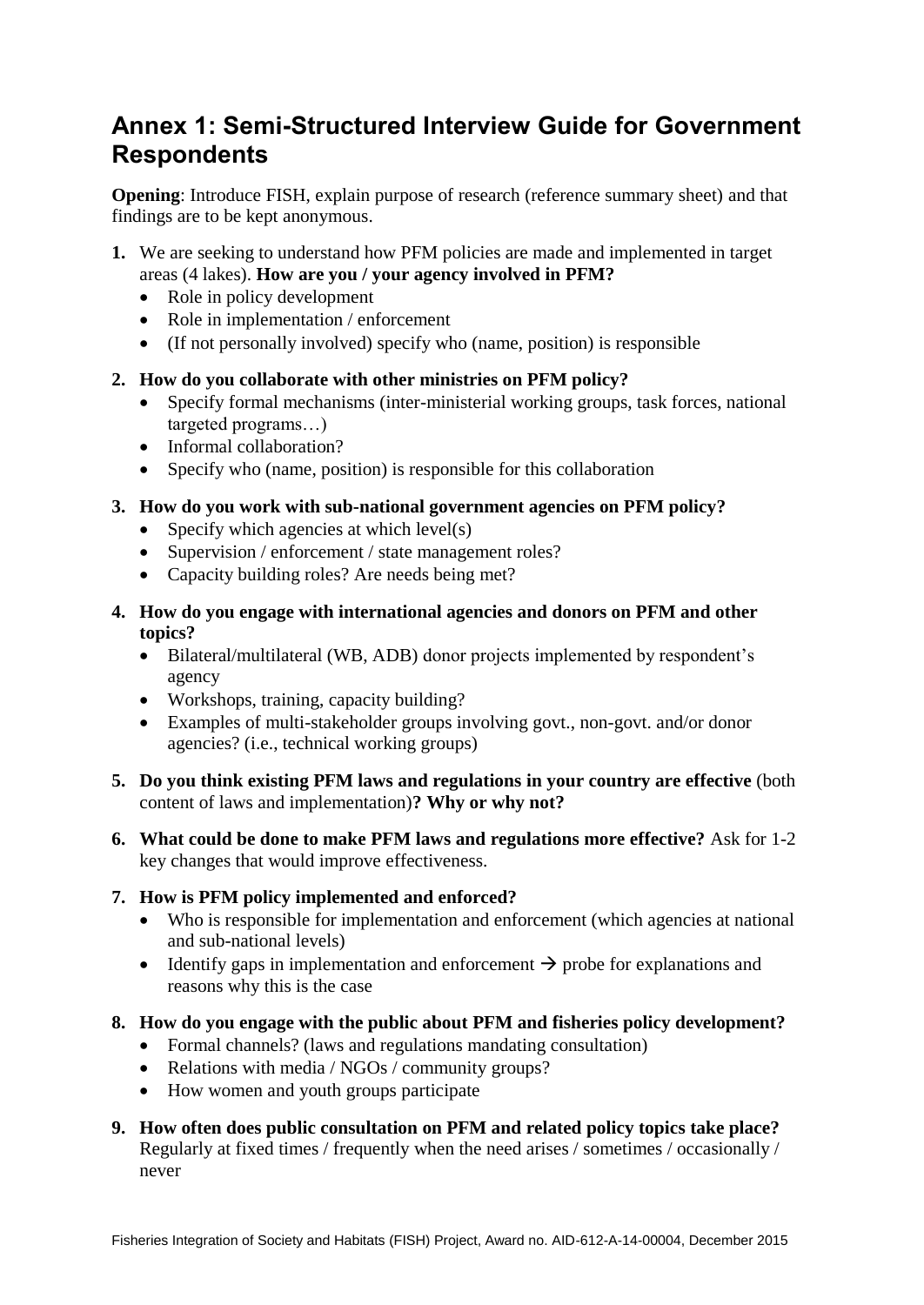- **10. If fisherfolk in an affected community have concerns about a particular issue related to the fishery, how would they raise these concerns in the state system? Are you / your agency responsible for receiving or addressing concerns?** 
	- Legal/formal mechanisms for consultation or complaints
	- Informal mechanisms, i.e. through personal contacts, media, NGOs...?
	- (If respondent not responsible) who is? (name/position)
- **11. Could you give an example of a community consultation process on PFM that has been carried out effectively?**
	- Aim is to identify specific examples of what govt. considers good practice ("islands of excellence")
	- Examples should ideally come from mining, hydropower, or land concession sectors
- **12. Do you know of another example of a consultation process that has been less effective? What were the reasons for this?**
- **13. How effective has the formation of BVCs and their role in regulating fishing behavior been and why?** 
	- Extent of devolution of power
- **14. How effective (or not) have the Traditional Authorities been in fisheries regulation, and how much more engaged should they be and why?** 
	- Means to enforce bylaws?
	- Level of communication with BVCs

#### **15. How effective (or not) has BVC/FA enforcement, and rule of law, been and why?**

- (If example given is positive) ask for a second example where the process has been less successful
- (If example given is negative) ask for a second example where the process has gone well? (Identify instances of good practice or "islands of excellence"?)

#### **16. How should other stakeholders be involved?**

- Roles of civil society / non-governmental actors
- Roles of private sector (including state-owned enterprises)
- Rights of affected communities and consultation processes

#### **17. Any other comments / questions for PFM?**

#### **18. Who else do you recommend that we speak with about PFM issues?**

Get as specific names and contacts as possible to contribute to "snowball sample"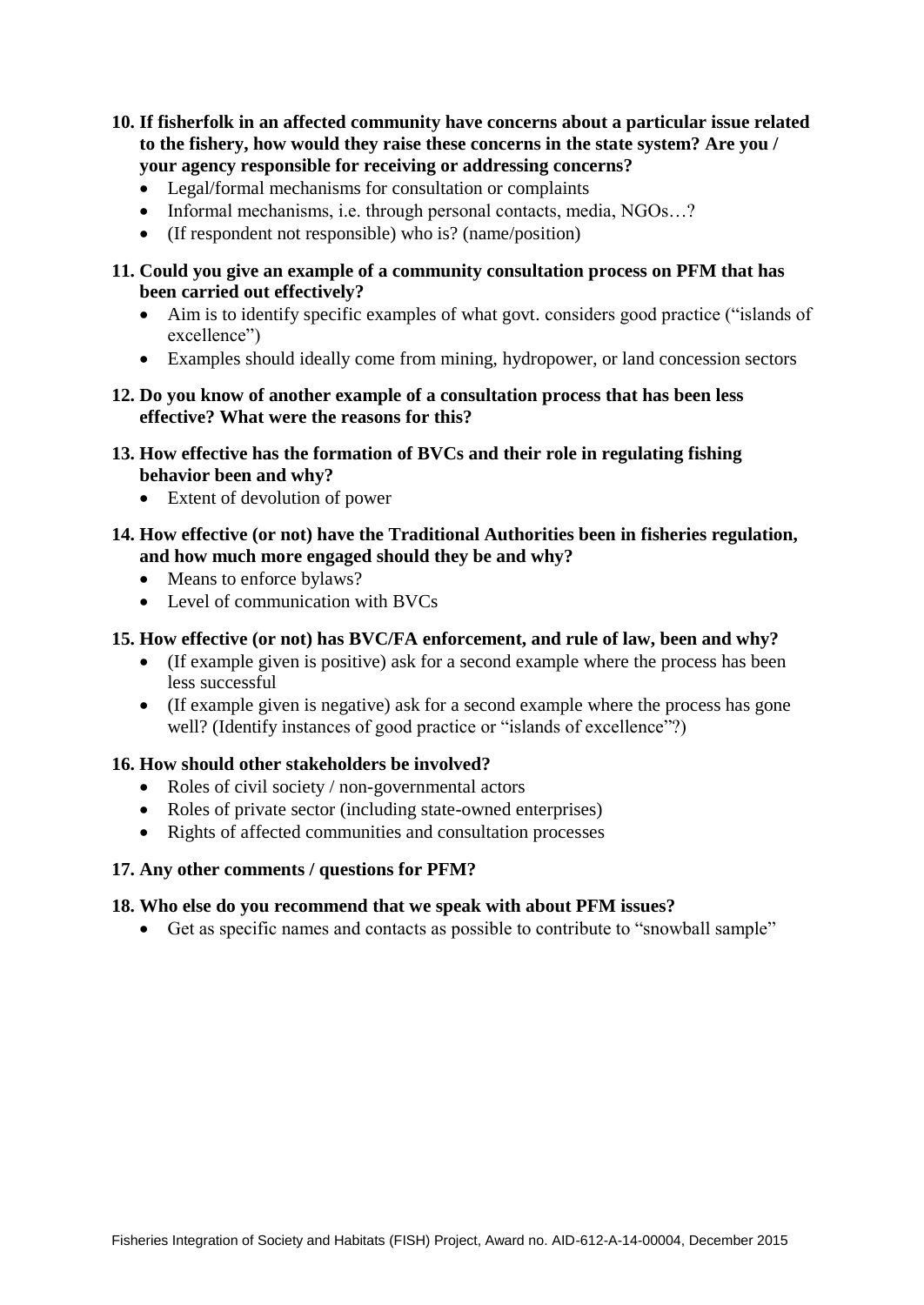## <span id="page-33-0"></span>**Annex 2: Semi-Structured Interview Guide for Non-Governmental Respondents**

**Opening**: Introduce FISH, explain purpose of research (reference summary sheet) and that findings are to be kept anonymous.

- **1.** We are seeking to understand how participatory fisheries management (PFM) policies are made and implemented in Malawi, with a particular focus on devolution of power, enforcement of local bylaws, etc. **How are you / your organization involved in the PFM policy process?**
	- (For former officials, ask about past responsibilities as well as current involvement if any)
	- Respondent's links to international agencies and donors?
	- Participation in multi-stakeholder working groups?
- **2. Who are the key actors involved in policy decisions in your country around PFM?**
	- Specify actors (agency, individual names where applicable)
	- Role in policy development
	- Role in implementation / enforcement
- **3. How well do you perceive these actors to collaborate with each other?**
	- Specify formal mechanisms (inter-ministerial working groups, task forces, national targeted programs…)
	- Informal collaboration?
- **4. Do you think existing PFM-related laws and regulations in your country are effective** (both content of laws and implementation)**? Why or why not?**
- **5. What could be done to make PFM-related laws and regulations more effective**?
	- Ask for 1–2 key changes that bring about more effective PFM and enforcement of bylaws at the local level.
- **6. How is PFM policy implemented and enforced?**
	- Who is responsible for implementation and enforcement (which agencies at national and sub-national levels)
	- Identify gaps in implementation and enforcement  $\rightarrow$  probe for explanations and reasons why this is the case
- **7. How does the government engage with the public about fisheries policy?**
	- Formal channels? (laws and regulations mandating consultation)
	- Relations with media / NGOs / community groups?
	- How women and youth groups participate
- **8. How often does public consultation take place on PFM and other fisheries-related policy topics?**
	- Regularly at fixed times / frequently when the need arises / sometimes / occasionally / never